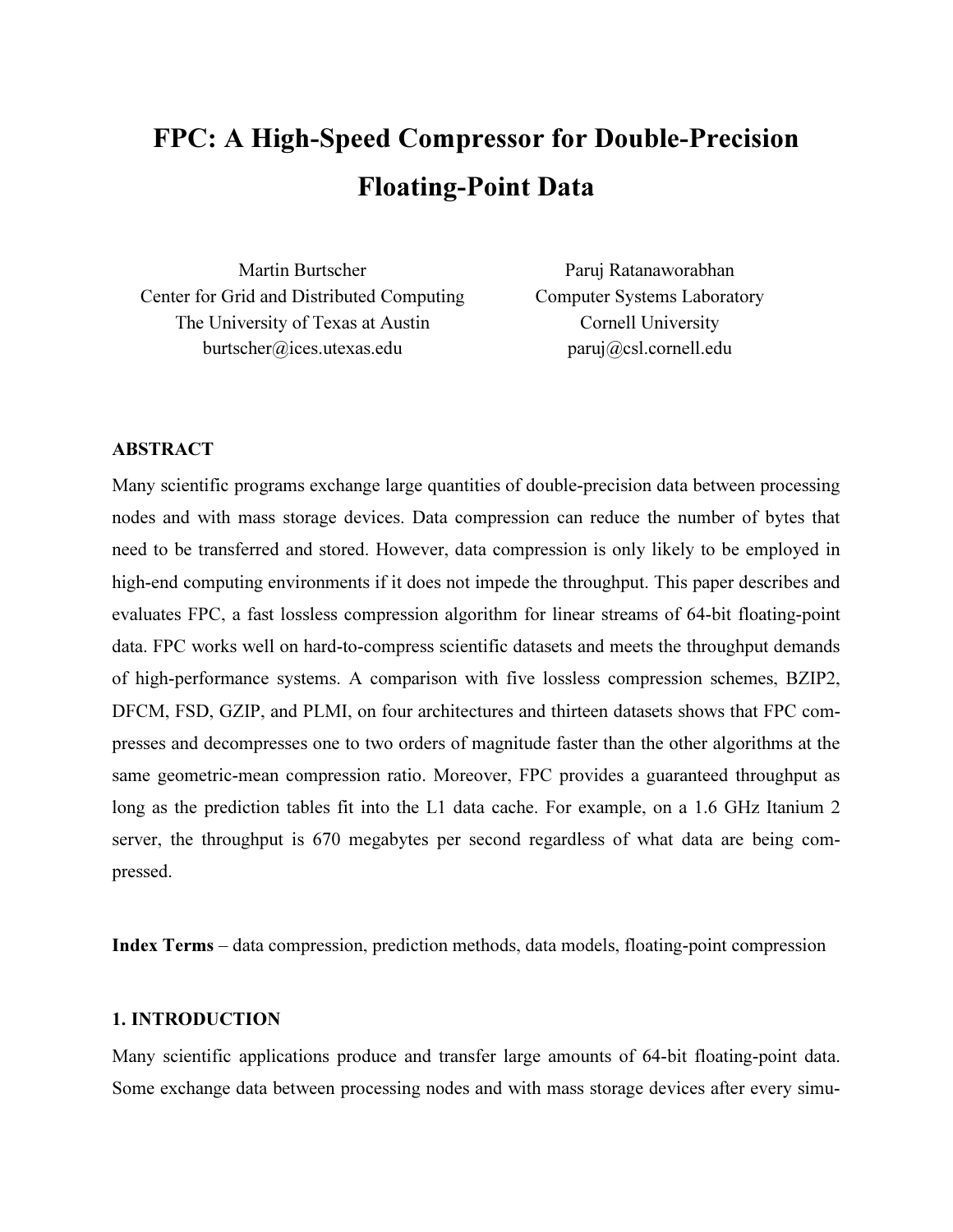lation time step. In addition, scientific programs are usually checkpointed at regular intervals so that they can be restarted from the most recent checkpoint after a crash. Checkpoint data tend to be large and have to be saved to disk.

Compression can reduce the amount of data that needs to be transferred and stored. If done fast enough, it can actually increase the throughput of the data exchanges. Of course, the challenge is to achieve a good compression ratio and a high compression and decompression speed at the same time. Additionally, the compression algorithm should be lossless and single pass. For example, checkpoint data cannot be lossy and neither can data from which certain derived quantities will be computed. A single-pass algorithm is needed so that the data can be compressed and decompressed on the fly as it is generated and consumed, respectively.

This paper presents and evaluates FPC, a lossless, single-pass, linear-time compression algorithm. FPC targets streams of double-precision floating-point data with unknown internal structure, such as the data seen by the network or a storage device in scientific and high-performance computing systems. If the internal structure is known, e.g., a matrix or a linearized tree, then this extra information could be exploited to improve the compression ratio [23]. FPC delivers a good average compression ratio on hard-to-compress numeric data. Moreover, it employs a simple algorithm that is very fast and easy to implement with integer operations. We found FPC to compress and decompress 2 to 300 times faster than the special-purpose floating-point compressors DFCM, FSD and PLMI and the general-purpose compressors BZIP2 and GZIP.

The execution path (i.e., the control flow) through FPC's code is independent of the input data and the compression ratio. Furthermore, in the steady state (i.e., after a short period of compulsory cache misses), all instructions in the algorithm have a fixed latency as long as the prediction tables fit into the L1 data cache. As a consequence, the number of machine cycles needed to compress/decompress a double value is constant, meaning that the time it takes to process a given block of data is known a priori. Hence, FPC provides a constant throughput guarantee when used with small enough table sizes.

The remainder of this paper is organized as follows. Section 2 describes the FPC algorithm and its design in detail. Section 3 summarizes related work. Section 4 explains the evaluation methods. Section 5 presents performance results for FPC and five other compressors. Section 6 concludes the paper with a summary and directions for future work.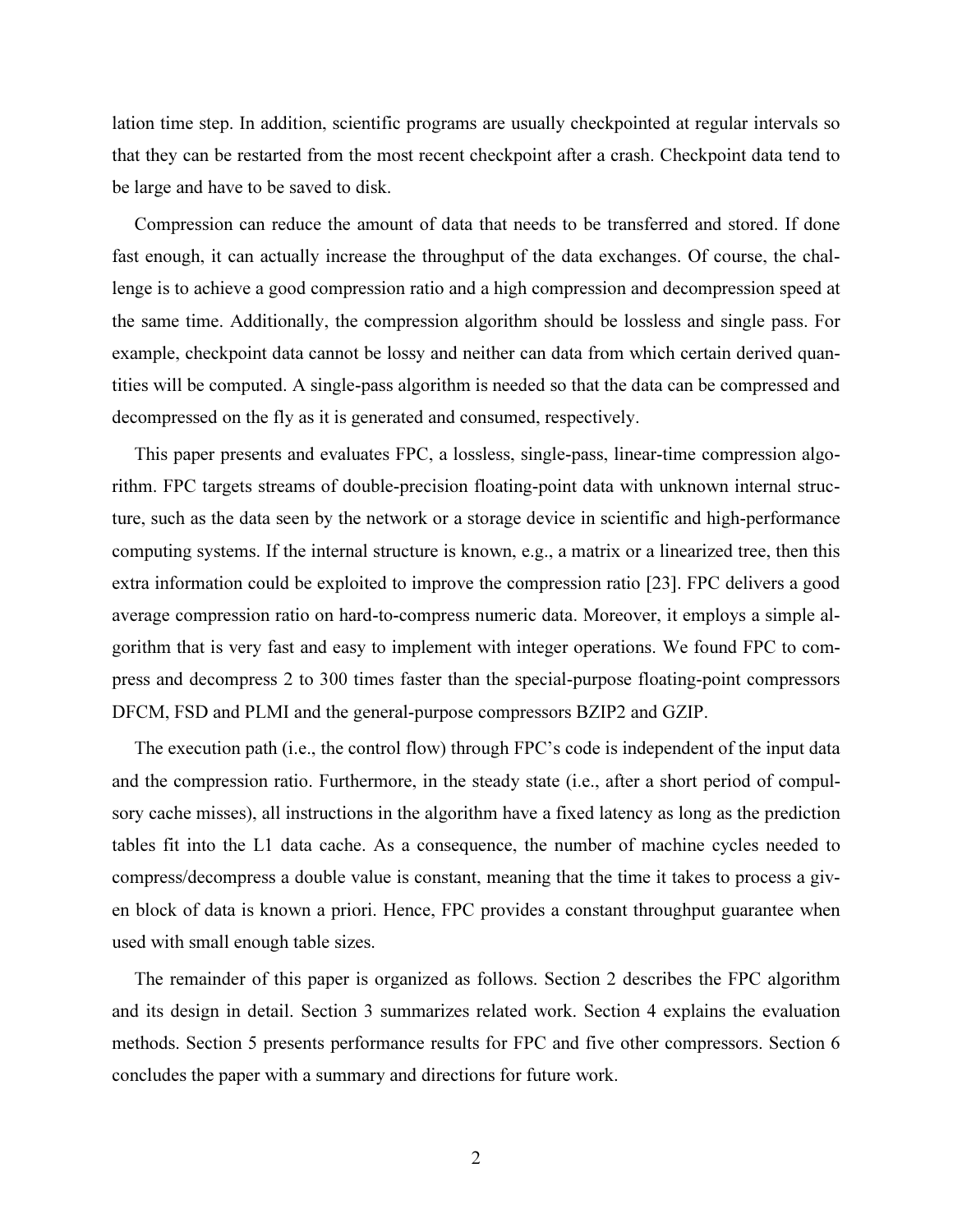# 2. THE FPC ALGORITHM

#### 2.1 Operation

FPC compresses linear sequences of IEEE 754 double-precision floating-point values by sequentially predicting each value, xoring the true value with the predicted value, and leading-zero compressing the result. As illustrated in Figure 1, it uses variants of an  $fcm$  [27] and a  $dfm$  [14] value predictor to predict the doubles. Both predictors are effectively hash tables. The more accurate of the two predictions, i.e., the one that shares more common most significant bits with the true value, is xored with the true value. The xor operation turns identical bits into zeros. Hence, if the predicted and the true value are close, the xor result has many leading zeros. FPC then counts the number of leading zero bytes, encodes the count in a three-bit value, and concatenates it with a single bit that specifies which of the two predictions was used. The resulting four-bit code and the nonzero residual bytes are written to the output. The latter are emitted verbatim without any encoding.



Figure 1: FPC compression algorithm overview

FPC outputs the compressed data in blocks. Each block starts with a header that specifies how many doubles the block encodes and how long it is (in bytes). The header is followed by the stream of four-bit codes, which in turn is followed by the stream of residual bytes. To maintain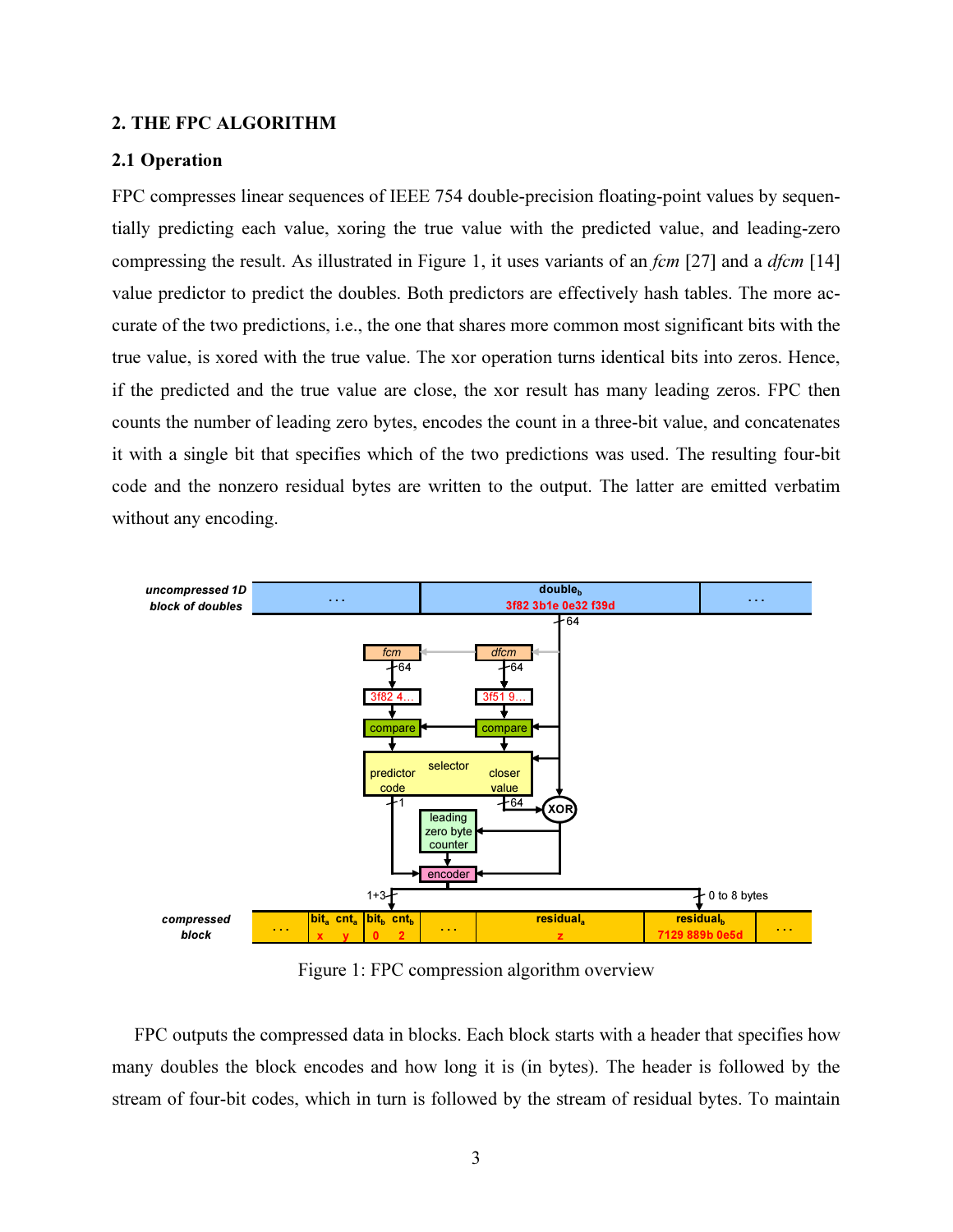byte granularity, which is more efficient than bit granularity, a pair of doubles is always processed together and the corresponding two four-bit codes are packed into a byte. In case an odd number of doubles needs to be compressed, a spurious double is encoded at the end. This spurious value is later eliminated using the count information from the header. Note that our first version of FPC [4] does not use blocks. We added them now because keeping the four-bit codes and the residual bytes separate instead of interleaving them makes FPC faster and potentially simplifies post-processing of the output (e.g., adding another compression stage).

Decompression works as follows. It starts by reading the current four-bit code, decoding the three-bit field, reading the specified number of residual bytes, and zero-extending them to a full 64-bit number. Based on the one-bit field, this number is xored with either the 64-bit *fcm* or *dfcm* prediction to recreate the original double. This lossless reconstruction is possible because xor is reversible.

For performance reasons, FPC interprets all doubles as 64-bit integers and uses only integer arithmetic. Since there can be between zero and eight leading zero bytes, i.e., nine possibilities, not all of them can be encoded with a three-bit value. We decided not to support a leading zero count of four because it occurs only rarely (cf. Section 5.4). Consequently, all xor results with four leading zero bytes are treated like values with only three leading zero bytes and the fourth zero byte is emitted as part of the residual.

Before compression and decompression, both predictor tables are initialized with zeros. After each prediction, they are updated with the true double value to ensure that they generate the same sequence of predictions during compression as they do during decompression. The following pseudo code demonstrates the operation of the *fcm* predictor. The table size has to be a power of two. fcm is the hash table.

```
unsigned long long true value, fcm prediction, fcm hash, fcm[table size];
... 
fcm prediction = fcm[fcm hash]; // prediction: read hash table entry
fcm[fcm hash] = true value; // update: write hash table entry
fcm hash = ((fcm hash << 6) ^ (true value >> 48)) & (table size - 1);
```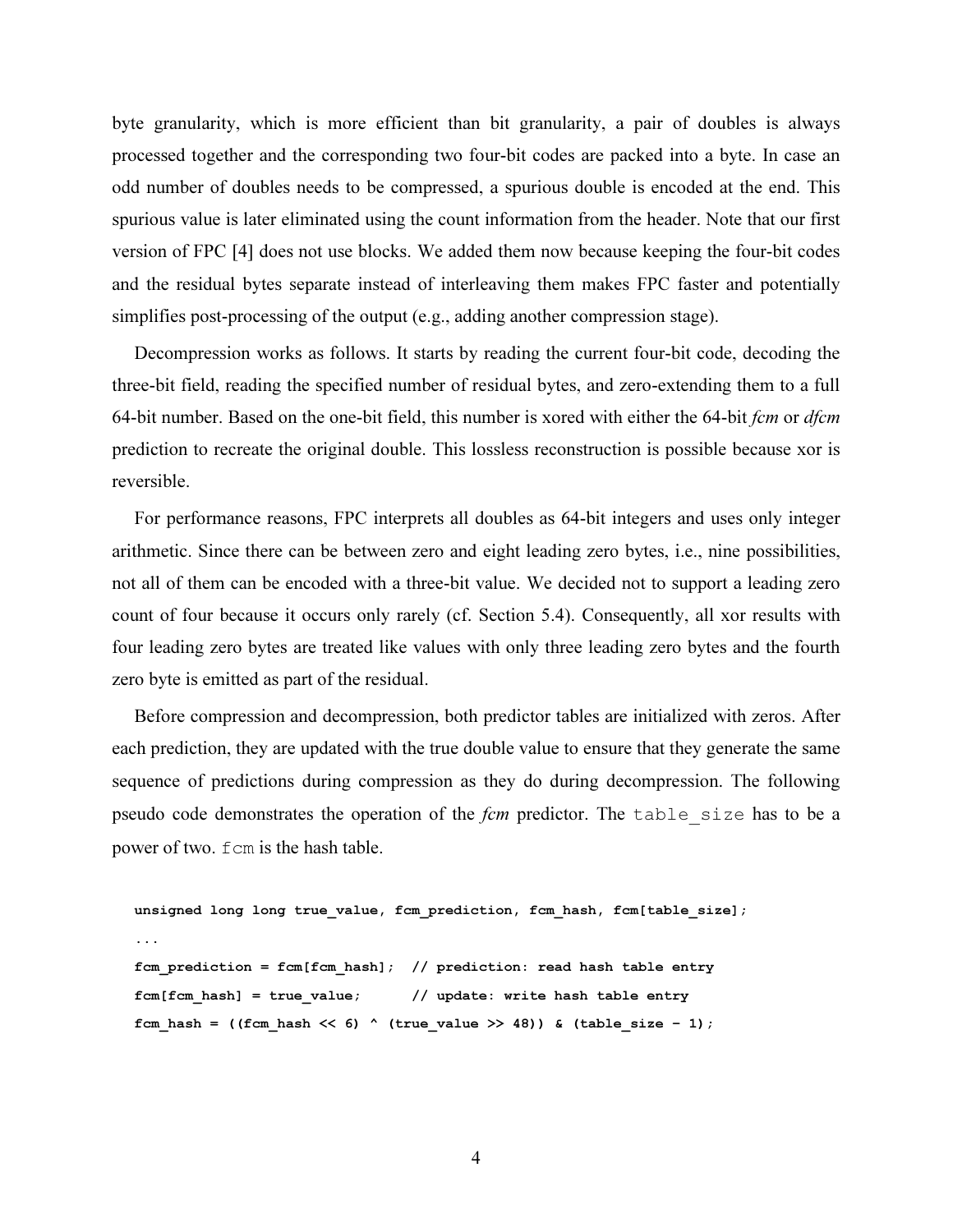Right shifting true value (i.e., the current double expressed as a 64-bit integer) by 48 bits eliminates the often random mantissa bits. The remaining 16 bits are xored with the previous hash value to produce the new hash. However, the previous hash is first shifted by six bits to the left to gradually phase out bits from older values. The hash value (fcm hash) therefore represents the sequence of most recently encountered doubles, and the hash table stores the double that follows this sequence. Hence, making an *fcm* prediction is tantamount to performing a table lookup to determine which value followed the last time a similar sequence of previous doubles was seen.

The *dfcm* predictor operates in the same way. However, it predicts integer differences between consecutive values rather than absolute values, and the shift amounts in the hash function are different.

```
unsigned long long last value, dfcm prediction, dfcm hash, dfcm[table size];
... 
dfcm prediction = dfcm[dfcm hash] + last value;
dfcm[dfcm hash] = true value – last value;
dfcm_hash = ((dfcm_hash << 2) ^ ((true_value - last_value) >> 40)) &
   (table_size – 1); 
last value = true value;
```
The complete C source code and a brief description of how to compile and use it are available at http://www.csl.cornell.edu/~burtscher/research/FPC/. The web site also contains links to our datasets as well as to a detailed discussion of the code and some of the optimization techniques it employs.

# 2.2 Design

FPC's primary objective is to maximize the throughput while still delivering a competitive compression ratio. Therefore, FPC does not include features that improve the compression ratio at a significant cost of speed. For example, we deemed extracting and handling the sign, exponent and mantissa separately to be too slow for throughput-oriented compression. Likewise, we excluded variable-length encoding at bit granularity as well as bit reversal because of their ineffi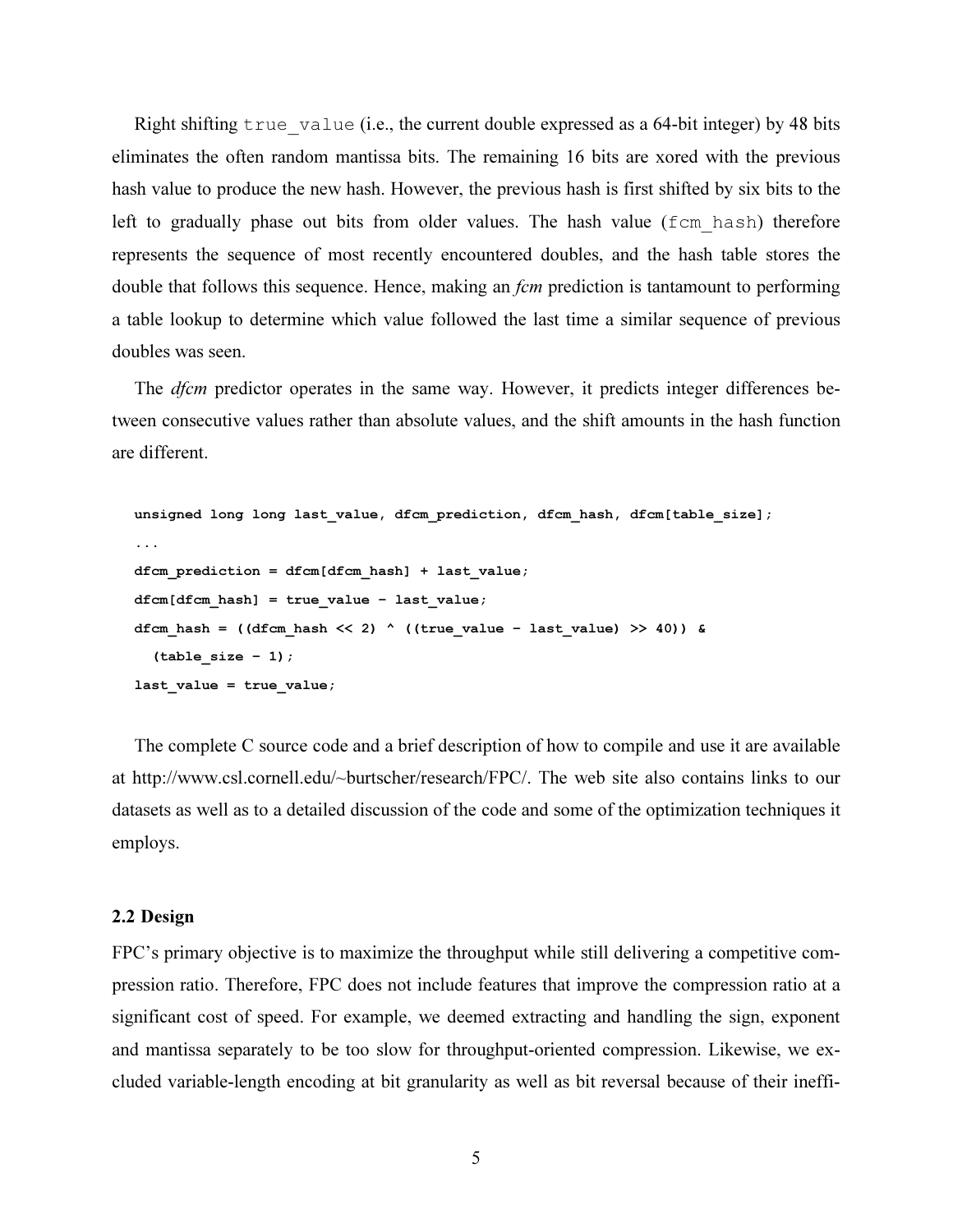ciency on modern CPUs. Furthermore, we replaced all floating-point arithmetic with integer arithmetic. Even though the former is more natural and sometimes results in better compression ratios, it is slower and, more importantly, may cause exceptions.

Our previous experience with fast lossless compressors [3], [21], [26] demonstrated algorithms that predict the data using value predictors and leading-zero compress the residual to be very fast while offering a good compression ratio. Hence, we based FPC on this approach. We considered both subtraction and xoring for the residual generation. Since subtraction with a two's complement representation yields about a ten percent lower compression ratio and subtraction with a sign-magnitude representation a three to eight percent lower compression ratio as well as a lower processing speed, we abandoned subtraction and selected xor.

# 2.2.1 Predictor Parameter Selection

Value predictors have been researched extensively to predict the results of CPU machine instructions at runtime [24]. These predictors are designed to make billions of predictions per second in hardware. As a consequence, they employ simple and fast prediction algorithms.

First, we had to determine which and how many (software) predictors to use. As one might expect, the more accurate prediction algorithms tend to be slower. Similarly, employing a larger number of predictors increases the probability of one of them being correct but lowers the throughput. We experimented with many combinations and configurations of four basic value predictors (a last value [24], a stride [11], a finite context method [27], and a differential finite context method predictor [14]) as well as variations thereof (including a last *n* value [6] and a stride 2-delta predictor [27]).

Because a high processing speed was paramount in our design, we soon found two-predictor combinations to represent the best tradeoff for the following reasons. First, adding predictors increases the runtime linearly but quickly yields diminishing returns on the gained compression ratio. Therefore, only few predictors should be used. Second, to achieve high performance, we had to operate at least at byte granularity. Consequently, we were faced with three-bit codes to express the number of leading zero bytes of the residual between the predicted and the true value. That left five bits to select one of 32 predictors, which was far beyond the number of predictors we could reasonably employ. The only good alternative, which we ended up choosing, was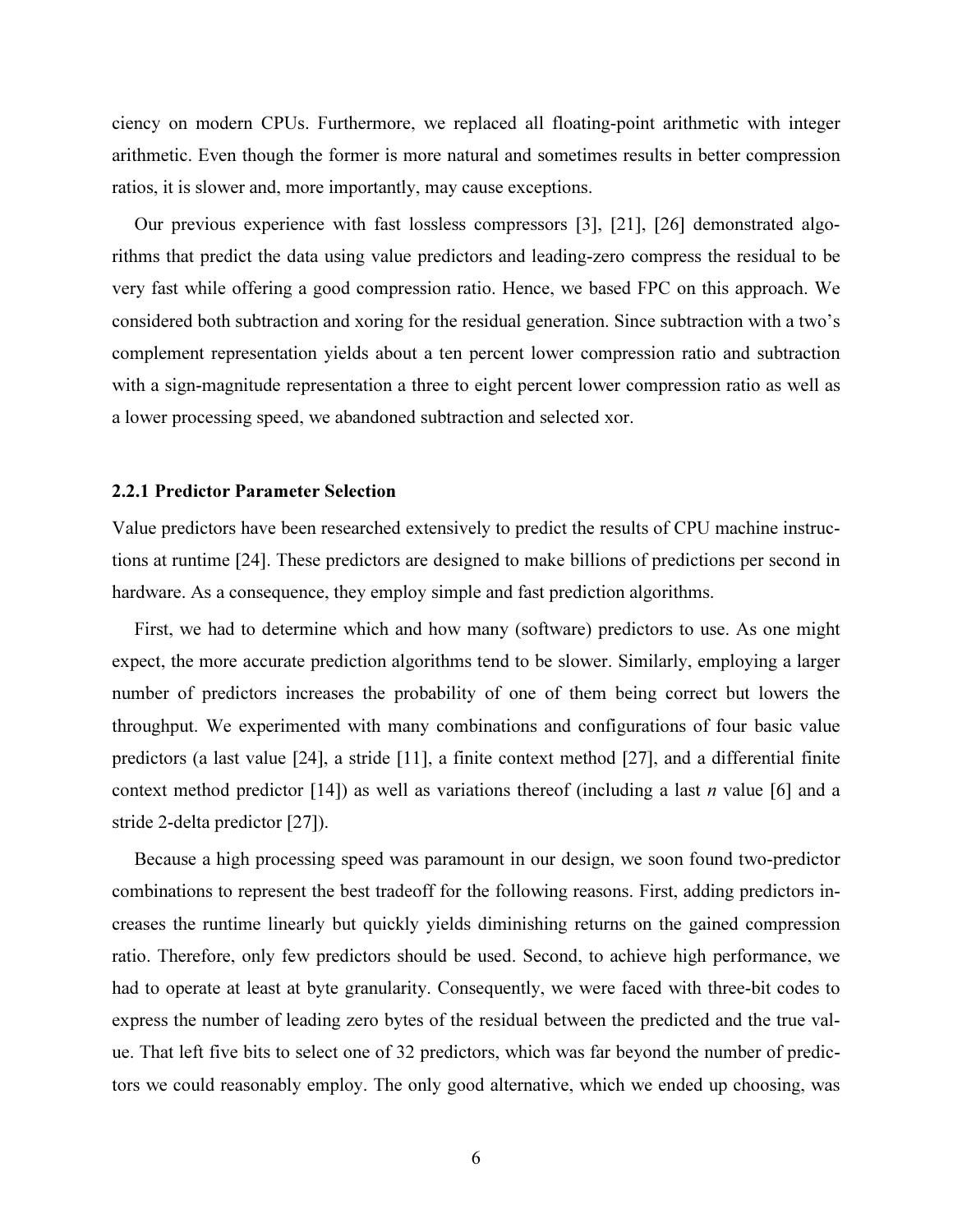to utilize one bit to pick between two predictors. Concatenating this bit with the three-bit leading zero count resulted in a four-bit field, which can be combined with the four-bit field of the next prediction to form a byte. (Four-predictor combinations together with two-bit codes for expressing the leading zero counts result in poor compression ratios.)

The next question was which two predictors to select. Initially, we evaluated single predictors with different configurations in isolation and paired up the best performers. However, this approach ended up combining predictors that largely made the same predictions. So we switched to evaluating predictor pairs rather than single predictors, i.e., we optimized the algorithm as a whole instead of its individual components. The result was a significant boost in compression ratio without loss in throughput. Note that the predictors making up the best pairs do not perform particularly well when used in isolation, but they complement each other nicely.

The two-predictor experiments revealed that we should combine an *fcm* predictor with a *dfcm* predictor. That left us with determining good parameters for these predictors. For speed reasons and to prevent overfitting to our datasets, we opted to hardcode the parameters and use the same fixed set of parameters for all predictor sizes. To determine the best configuration, we evaluated the following ten thousand combinations of table sizes and shift amounts in the two hash functions (cf. Section 2.1) on each dataset:

> Number of table entries: 1024, 32768, 1048576 Left shift in fcm hash function: 1, 2, 3, 4, 5, 6, 7, 8 Right shift in fcm hash function: 8, 16, 24, 32, 40, 48, 56 Left shift in  $d$ fcm hash function: 1, 2, 3, 4, 5, 6, 7, 8 Right shift in dfcm hash function: 8, 16, 24, 32, 40, 48, 56

Next, we performed a local search to refine the best right-shift amounts. Unfortunately, no clear winners could be identified because different datasets prefer different configurations and large predictors work well with settings that are suboptimal for small predictors and vice versa. In the end, we settled for the parameters listed in the previous section, which perform reasonable in most cases and work well in the mid range of table sizes.

Because FPC runs at the same speed for all table sizes that fit into the L1 data cache but compresses better with larger tables, there is little reason to use it with very small tables (e.g., less than half of the L1 data cache size). Hence, we were not overly concerned with our parameter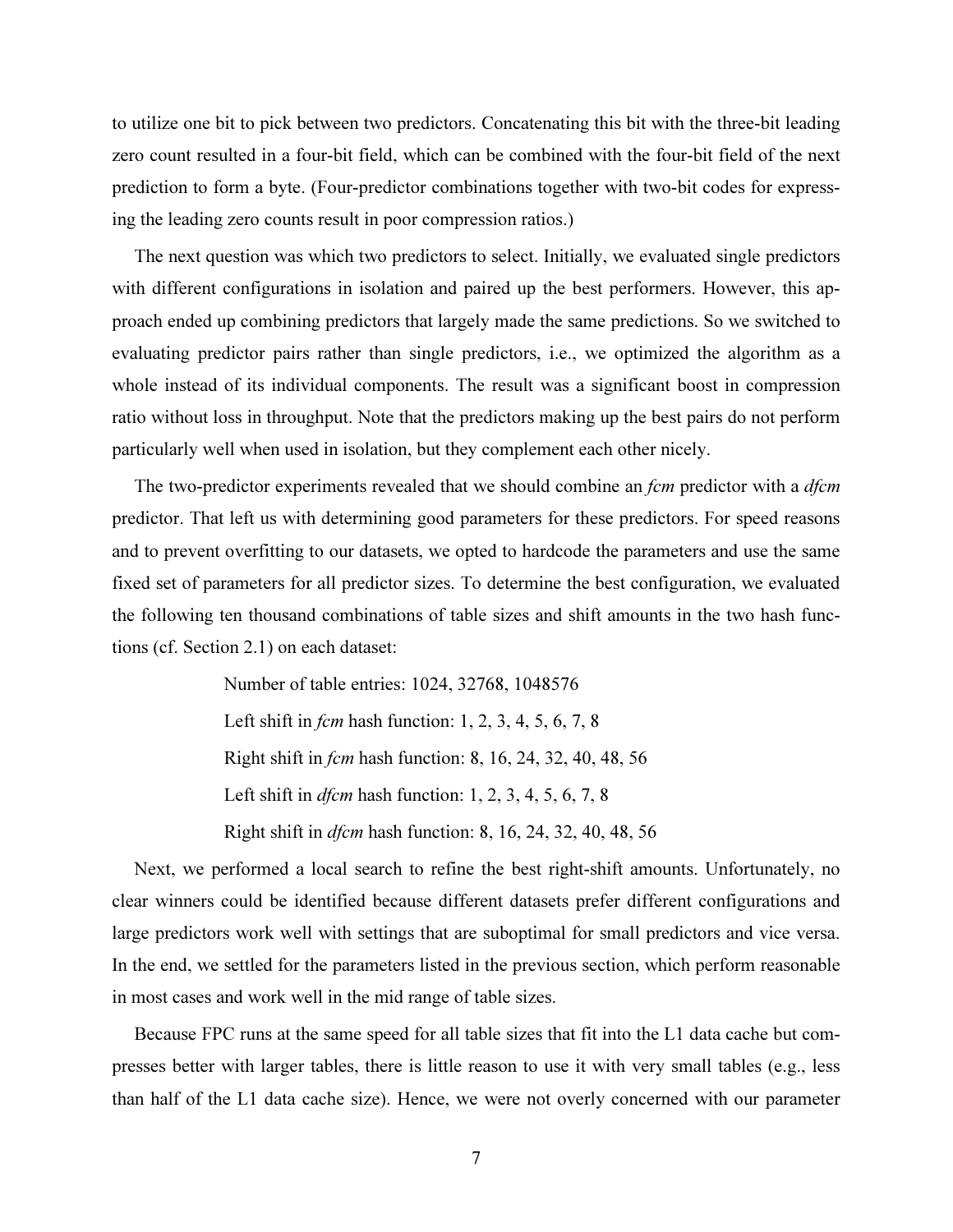choices resulting in poor compression at the low end. Nevertheless, the most important change to improve the compression ratio with small tables is to increase the right-shift amount in  $d$ fcm from forty to a value in the fifties. This change would increase the average compression ratio over our datasets by about three percent. At the high end, better hash functions are obtained by lowering the left-shift amount in *fcm* to between two and four, increasing the *dfcm* left-shift amount to between four and eight, and lowering the *dfcm* right-shift amount to 32. This change would increase the average compression ratio by one percent.

#### 3. RELATED WORK

A large body of work related to lossy floating-point compression exists, in particular for the transmission and reproduction of audio and image data. Because some degree of imprecision can be tolerated in these domains, such data do not have to be recreated exactly. Our work focuses exclusively on the lossless compression of floating-point values. There are many instances, especially in science and engineering, where lossless compression is required. Simulation checkpoint data and medical images are examples where lossy compression is unacceptable.

Much of the related work that deals with lossless compression of floating-point data focuses on 32-bit single-precision values. Our work concentrates on 64-bit double-precision data, such as those produced by numeric programs, which are also the target of the following algorithms from the literature.

Engelson et al. [9] propose a compression scheme for the double-precision output of a numerical solver for ordinary differential equations. It uses integer delta and extrapolation techniques to compress and decompress the data. This method is particularly beneficial with gradually changing data. The difference between consecutive values of this nature is small and can, therefore, be encoded with only a few bits. The algorithm includes support for fixed and varying step sizes. It can optionally perform lossy compression.

Lindstrom and Isenburg [23] designed an efficient compressor for both 32- and 64-bit images. Their emphasis is on 2D and 3D data for rendering. The algorithm predicts the data using the Lorenzo predictor [18] and encodes the residual, i.e., the difference between the predicted and the true value, with a range coder based on Schindler's quasi-static probability model [28].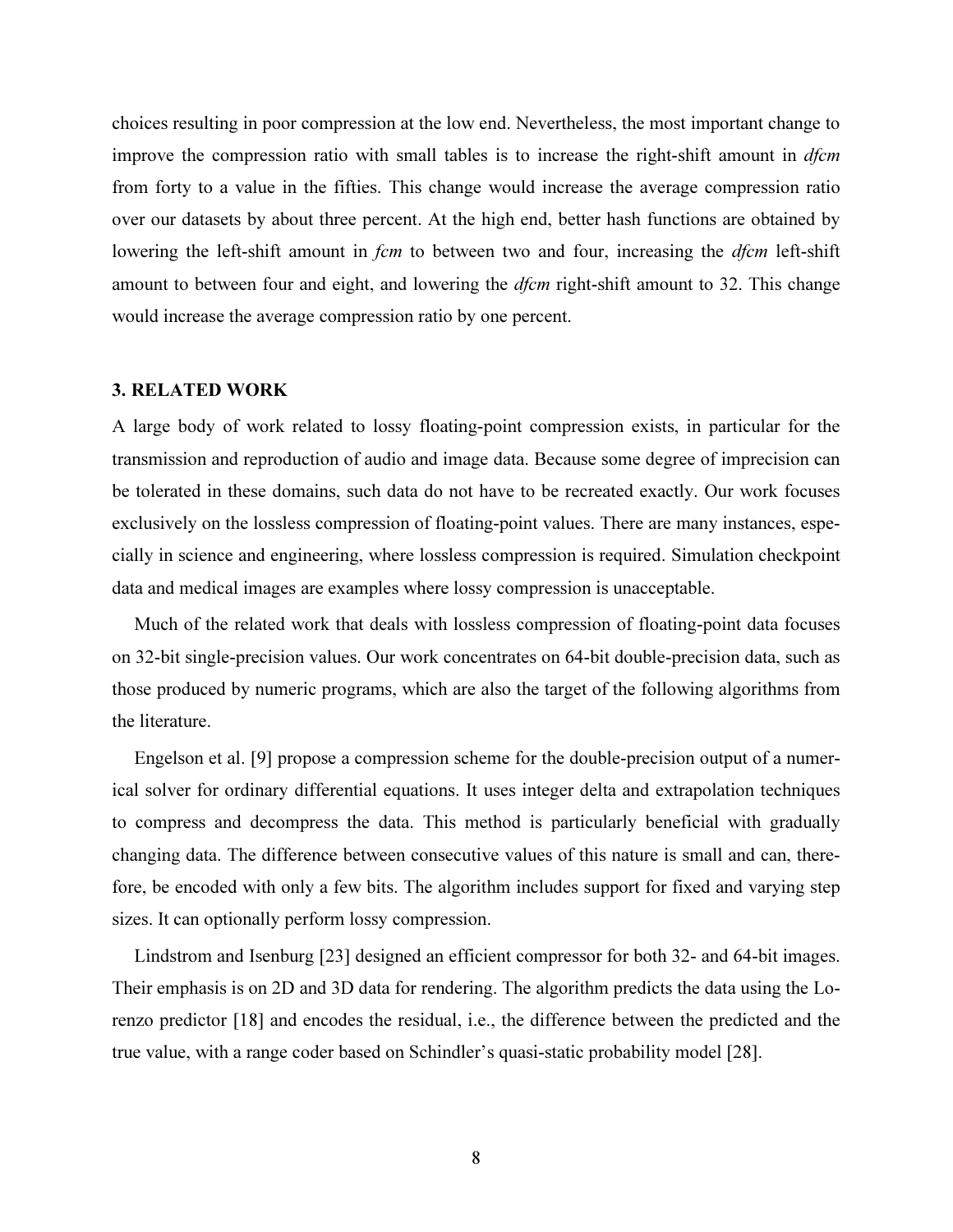We have previously used value predictors as data models in program-execution-trace compressors [3]. However, that work focuses on integer data. Together with Jian Ke, the authors have proposed the DFCM compressor for 64-bit floating-point data [26]. DFCM uses a modified dfcm value predictor to generate the residual, which is the xored difference between the true and the predicted value. Then, a four-bit leading zero suppress scheme is employed to encode it. We incorporated the DFCM compression algorithm in an MPI library to speed up parallel messagepassing programs running on a cluster of workstations [21].

Several papers on lossless compression of floating-point data focus on 32-bit single-precision values, as exemplified by the following work. Klimenko et al. [22] present a method that combines differentiation and zero suppression to compress floating-point data from experiments conducted at the Laser Interferometer Gravitation Wave Observatory (LIGO). It has about the same compression ratio as GZIP but is significantly faster. Its success is tied to the nature of the LIGO data, which are time series whose values change only gradually. Ghido [13] proposes an algorithm for the lossless compression of audio data. It transforms the floating-point values into integers and generates an additional binary stream for the lossless reconstruction of the original floating-point values.

Lossless compression of single-precision floating-point data is also of interest to the scientific visualization and imaging community. Several publications cover the compression of the different types of data encountered in this field. These studies, however, focus on maximizing the compression ratio as the compression and decompression speed are not very important.

Fowler et al. [10] use a predictive coding technique to compress volumetric datasets from medical images used for diagnosis and treatment. Their method employs a combination of differential pulse-code modulation (DPCM) and Huffman coding to predict and encode a data sample, respectively.

Ibarria et al. [18] propose the Lorenzo predictor for compressing high-dimensional scalar fields. The predictor is an extension of the two-dimensional parallelogram predictor originally proposed by Touma and Gotsman [29] to compress triangle meshes. The residuals generated by the predictor are further encoded using arithmetic coding. The scheme by Ibarria et al. requires only a small buffer, and is, thus, appropriate for out-of-core compression.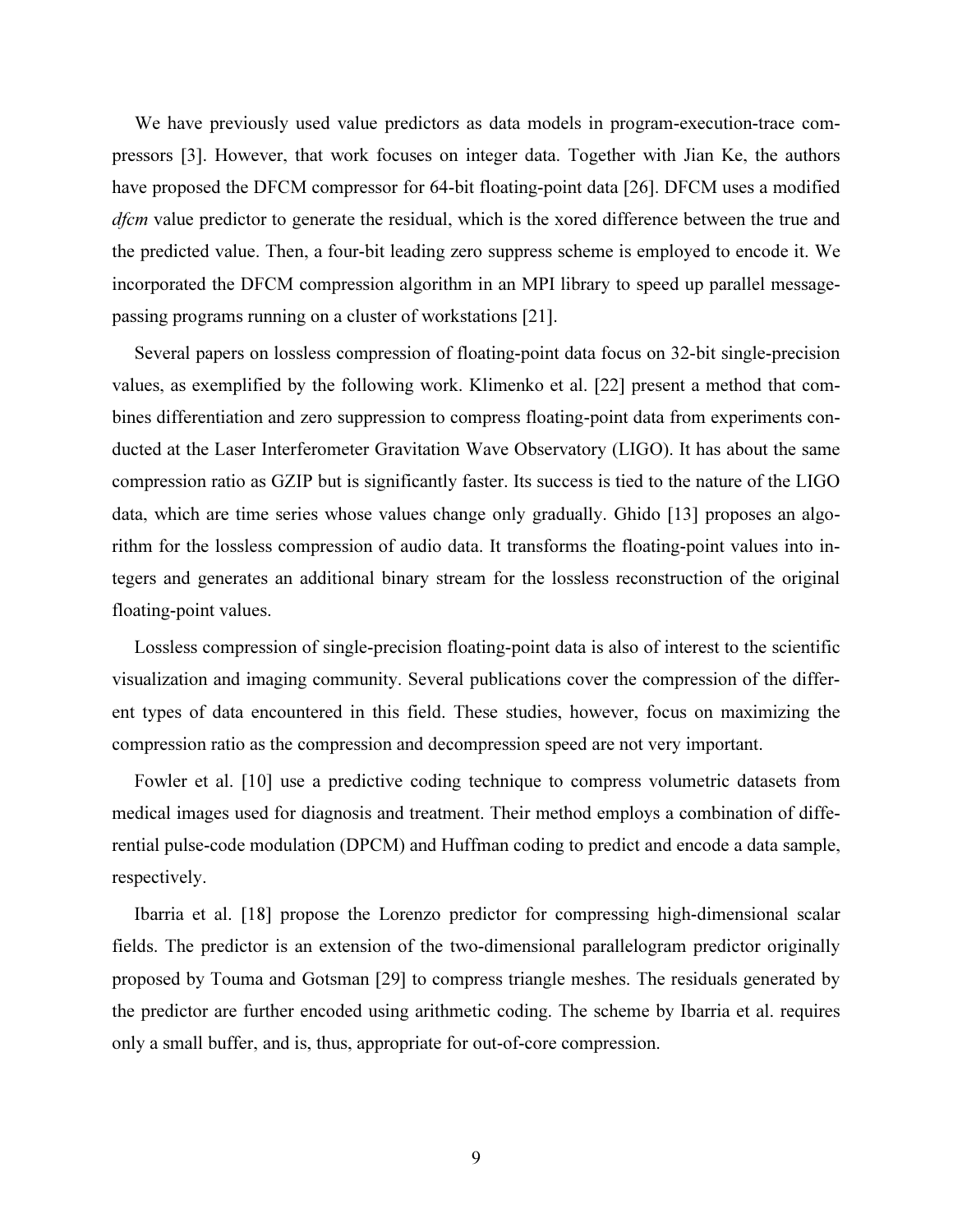Usevitch [31] proposes extensions to the JPEG2000 standard that allow data to be efficiently encoded with bit-plane coding algorithms where the floating-point values are represented as "big integers". Gamito et al. [12] describe modifications needed in JPEG2000 to accommodate lossless floating-point compression, namely, adjustments in the wavelet transformation and earlier signaling of special numbers such as NaNs in the main header.

Isenburg et al. [20] describe an adaptation to lossy predictive geometry coding to compress vertex positions in triangular meshes in a lossless manner. The idea is to break up each floatingpoint value into its sign, exponent, and mantissa component and to compress them separately. This scheme employs the parallelogram predictor proposed by Touma and Gotsman [29] in the prediction stage and a context-based arithmetic coder in the coding stage.

Trott et al. [30] use an extended precision algorithm, the Haar wavelet transform, and Huffman coding to losslessly compress 3D curvilinear grids. The extended precision algorithm first converts single-precision data into double-precision data so that loss of precision will not occur during the transformation and coding process.

Chen et al. [7] compress irregular grid volume data represented as a tetrahedral mesh. Their technique performs differential coding and clustering to generate separate data residuals for the mantissa and the exponent. Then, a Huffman coder and GZIP are used to encode the mantissa and exponent residuals.

#### 4. EVALUATION METHODOLOGY

#### 4.1 Systems and Compilers

We compiled and evaluated FPC and the compressors listed in Section 4.4 on the following four systems.

• A 64-bit Alpha system with an 833 MHz Alpha 21264B CPU, a 2-way associative 64 kB L1 data cache, a direct-mapped 4 MB unified L2 cache (off chip), and 1 GB of main memory. The operating system is Tru64 UNIX V5.1B. We used the Compaq C Compiler version 6.5 with the "-O3 -arch ev68 -non\_shared" flags.

• A 64-bit Athlon system with a 2 GHz Athlon 64 CPU, a 2-way associative 64 kB L1 data cache, a 16-way associative 512 kB unified L2 cache (which does not duplicate the data in the L1 cache), and 1 GB of main memory. The operating system is Red Hat Linux 3.4.5-2 and the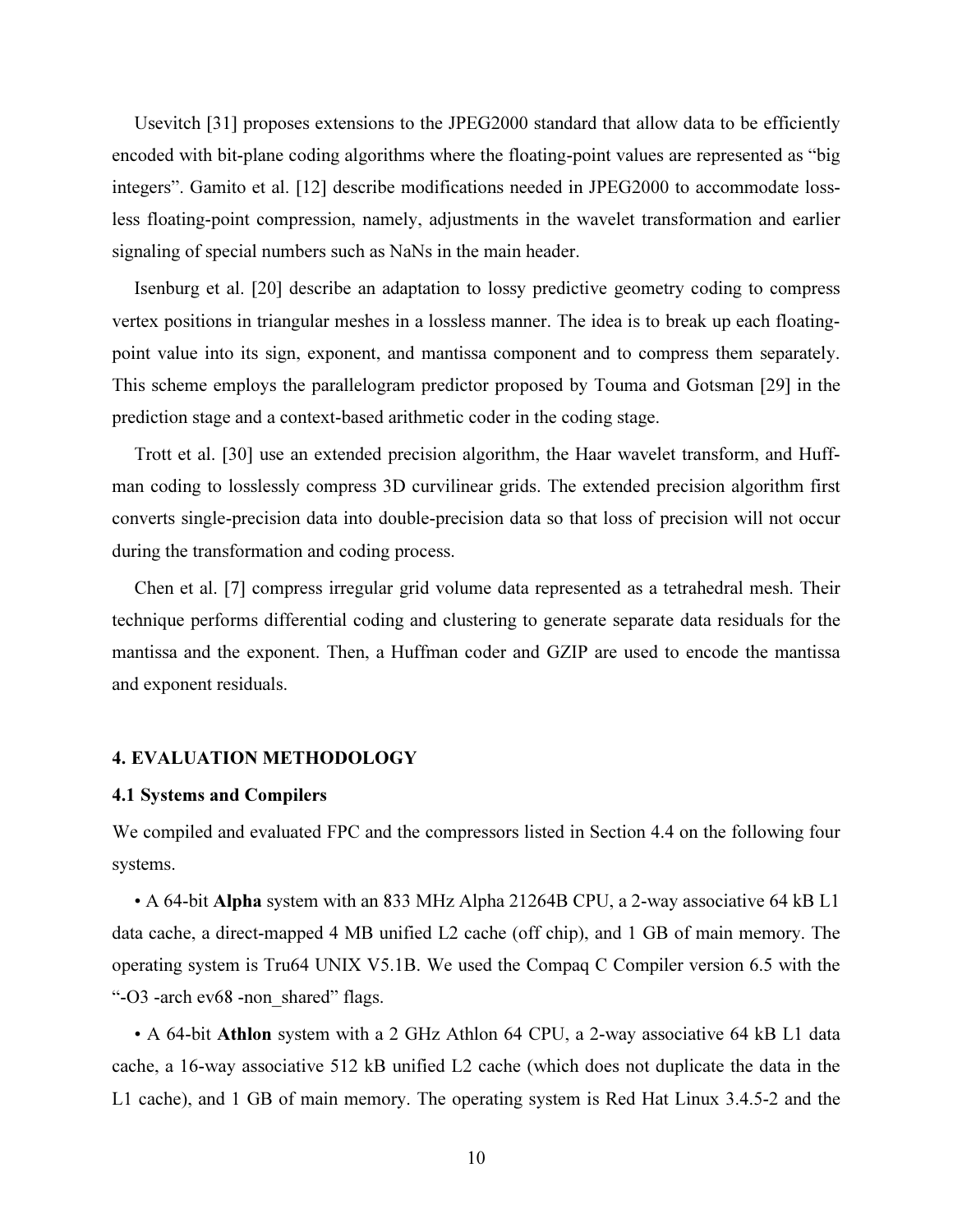compiler is gcc version 3.4.5. All programs were compiled with the "-O3 -march=athlon64 -static" flags on this system.

• A 64-bit Itanium system with a 1.6 GHz Itanium 2 CPU, a 4-way associative 16 kB L1 data cache, an 8-way associative 256 kB unified L2 cache, a 12-way associative 3 MB unified L3 cache (on chip), and 3 GB of main memory. The operating system is Red Hat Enterprise Linux AS4 and the compiler is the Intel C Itanium Compiler version 9.1. We used the "-O3 -mcpu=itanium2 -static" compiler flags.

• A 32-bit Pentium system with a 3 GHz Pentium4-Xeon CPU, a 4-way associative 16 kB L1 data cache, an 8-way associative 1 MB unified L2 cache, and 1 GB of main memory. The operating system is SuSE Linux 9.1 and the compiler is gcc version 3.3.3. We compiled the compressors with the "-O3 -march=pentium4 -static" flags on this machine.

#### 4.2 Timing Measurements

All timing measurements in this paper refer to the elapsed time reported by the UNIX shell command time. To make the measurements independent of the disk speed, each experiment was conducted five times in a row and the shortest running time is reported. (Using the median runtime instead of the minimum does not change the results significantly.) This approach minimized the timing component due to disk I/O operations because, after the first run, the compressors' inputs were cached in main memory by the operating system. All output was written to /dev/null, that is, it was consumed but ignored.

# 4.3 Datasets

We used thirteen datasets from various scientific domains for our evaluation. Each dataset consists of a one-dimensional binary sequence of IEEE 754 double-precision floating-point numbers and belongs to one of the following categories.

Observational data: These four datasets comprise measurements from scientific instruments.

- obs error: data values specifying brightness temperature errors of a weather satellite
- $\bullet$  *obs info*: latitude and longitude information of the observation points of a weather satellite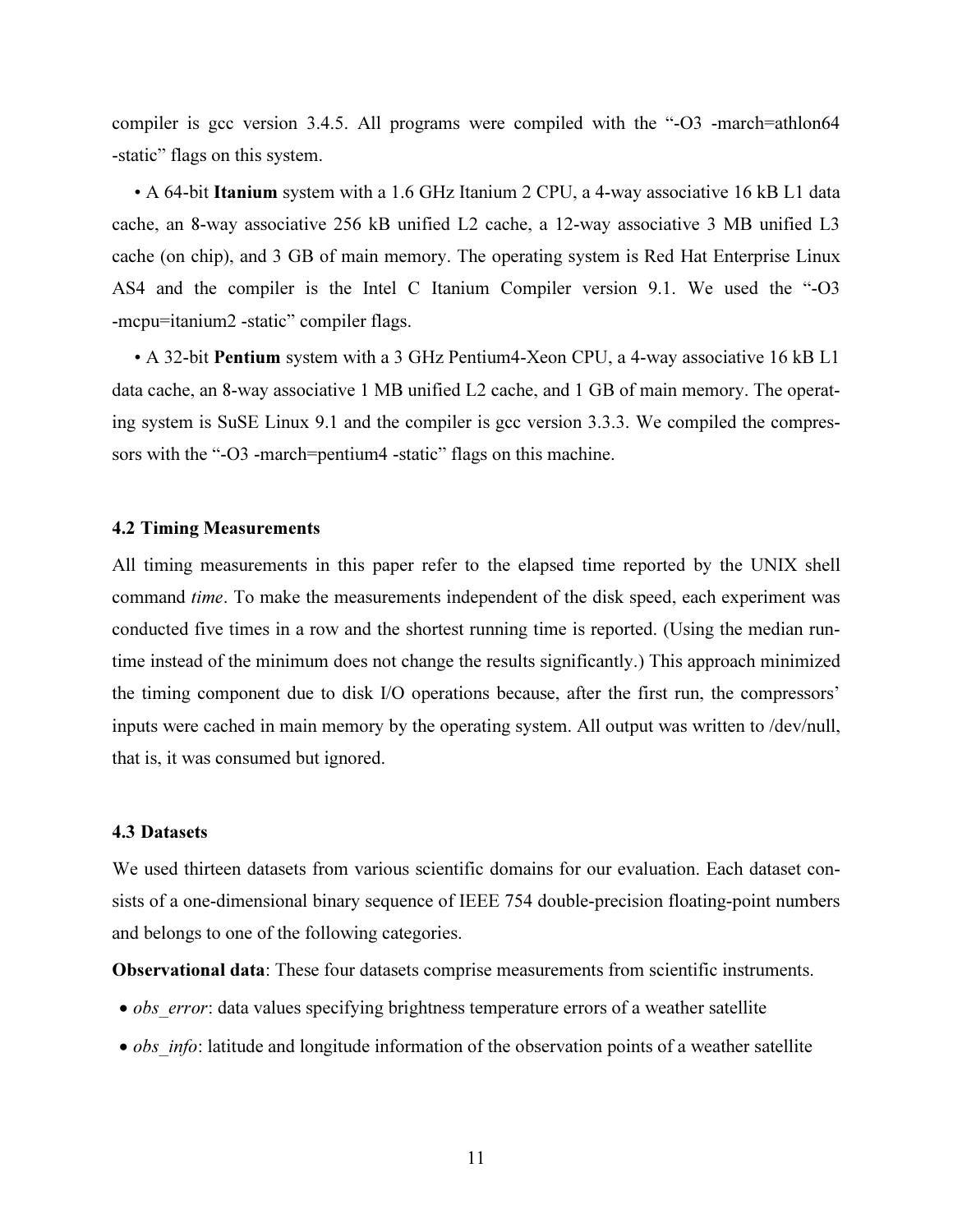- obs spitzer: data from the Spitzer Space Telescope showing a slight darkening as an extrasolar planet disappears behinds its star
- *obs temp*: data from a weather satellite denoting how much the observed temperature differs from the actual contiguous analysis temperature field

Numeric simulations: These four datasets are the result of numeric simulations.

- *num* brain: simulation of the velocity field of a human brain during a head impact
- *num\_comet*: simulation of the comet Shoemaker-Levy 9 entering Jupiter's atmosphere
- *num* control: control vector output between two minimization steps in weather-satellite data assimilation
- num plasma: simulated plasma temperature evolution of a wire array z-pinch experiment

Parallel messages: These five datasets contain the numeric messages sent by a node in a parallel system running NAS Parallel Benchmark (NPB) [1] and ASCI Purple [17] applications.

- *msg bt*: NPB computational fluid dynamics pseudo-application bt
- $msg$  lu: NPB computational fluid dynamics pseudo-application lu
- *msg\_sp*: NPB computational fluid dynamics pseudo-application sp
- msg\_sppm: ASCI Purple solver sppm
- msg\_sweep3d: ASCI Purple solver sweep3d

Table 1 summarizes information about each dataset. The first two data columns list the size in megabytes and in millions of double-precision floating-point values. The middle column shows the percentage of values in each dataset that are unique, i.e., appear exactly once. The fourth column displays the first-order entropy of the values in bits. The last column expresses the randomness of the datasets in percent, that is, it reflects how close the first-order entropy is to that of a truly random dataset with the same number of unique values.

The entropy is computed as

$$
entropy = -\sum_{i=0}^{n-1} \left( \frac{freq_i}{total} \times \log_2 \left( \frac{freq_i}{total} \right) \right)
$$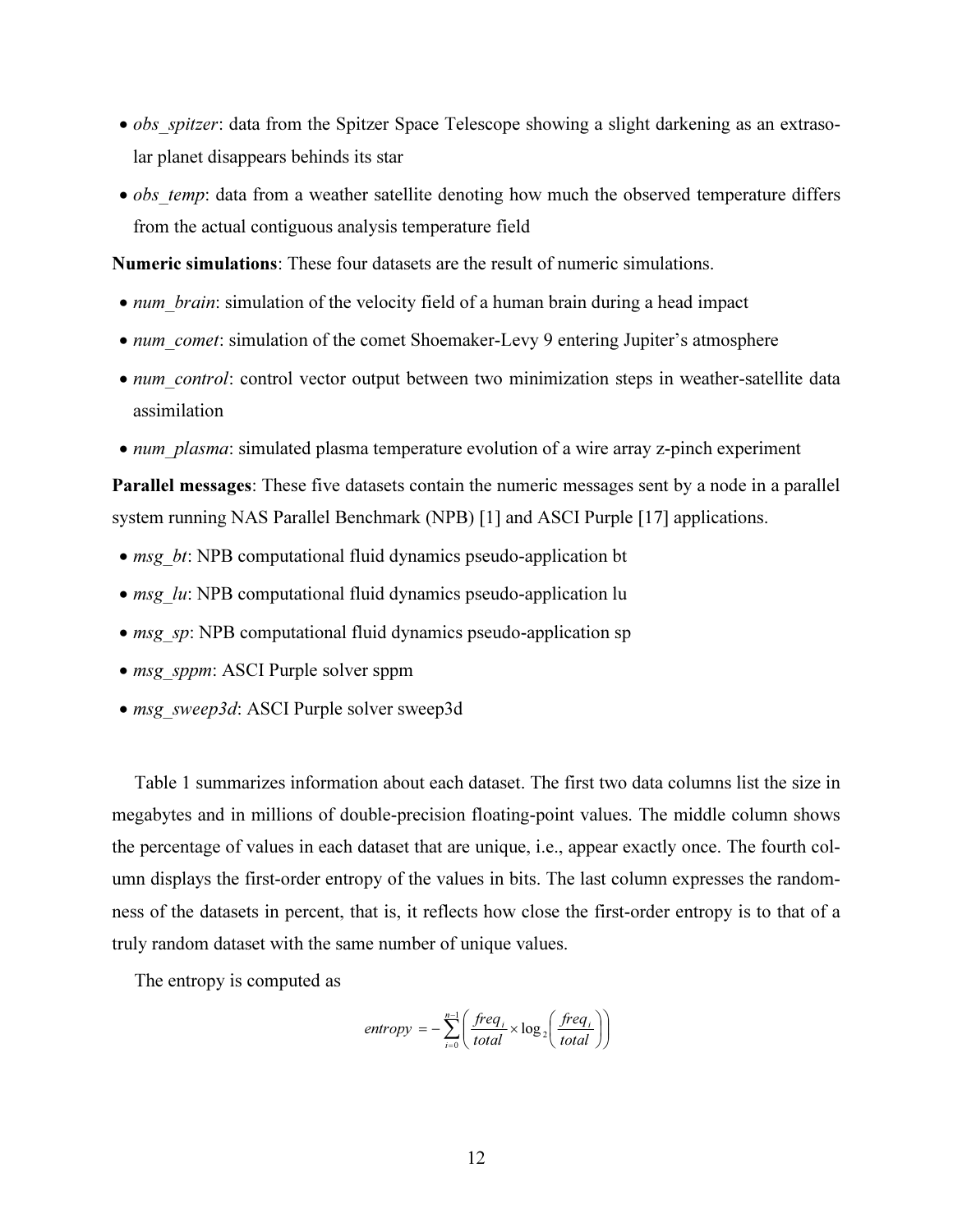where *n* is the number of distinct values, *total* refers to the total number of values, and the *freq<sub>i</sub>* are the number of occurrences of each distinct value (i.e.,  $_{total} = \sum_{ }^{n-1}$ =  $=\sum_{n=1}^{\infty}$  $\overline{0}$ n *total* =  $\sum_{i=0}^{n-1} freq_i$ . The randomness is

$$
randomness = \frac{entropy}{\log_2(n)}
$$

where the denominator is the first-order entropy of a sequence of  $n$  values that are all distinct.

|             | size        | doubles    | unique values | 1st order      | randomness |
|-------------|-------------|------------|---------------|----------------|------------|
|             | (megabytes) | (millions) | (percent)     | entropy (bits) | (percent)  |
| msg_bt      | 254.0       | 33.30      | 92.9          | 23.67          | 95.1       |
| msg lu      | 185.1       | 24.26      | 99.2          | 24.47          | 99.8       |
| msg sp      | 276.7       | 36.26      | 98.9          | 25.03          | 99.7       |
| msg sppm    | 266.1       | 34.87      | 10.2          | 11.24          | 51.6       |
| msg_sweep3d | 119.9       | 15.72      | 89.8          | 23.41          | 98.6       |
| num brain   | 135.3       | 17.73      | 94.9          | 23.97          | 99.9       |
| num comet   | 102.4       | 13.42      | 88.9          | 22.04          | 93.8       |
| num_control | 152.1       | 19.94      | 98.5          | 24.14          | 99.6       |
| num plasma  | 33.5        | 4.39       | 0.3           | 13.65          | 99.4       |
| obs_error   | 59.3        | 7.77       | 18.0          | 17.80          | 87.2       |
| obs info    | 18.1        | 2.37       | 23.9          | 18.07          | 94.5       |
| obs_spitzer | 189.0       | 24.77      | 5.7           | 17.36          | 85.0       |
| obs temp    | 38.1        | 4.99       | 100.0         | 22.25          | 100.0      |

Table 1: Statistical information about the datasets

We observe that all datasets contain several million doubles. What is striking is that the datasets from all three categories appear to largely consist of unique values. Moreover, they are highly random from an entropy perspective, even the ones that do not contain many unique doubles (e.g., num\_plasma).

Based on these statistics, it is unlikely that a purely entropy-based compression approach will work well. Note that the higher-order entropies (not shown) are also close to random because of the large percentage of unique values. Clearly, we have to use a good data model or subdivide the doubles into smaller entities (e.g., bytes), some of which may exhibit less randomness, to compress these datasets well. FPC incorporates both approaches.

# 4.4 Compressors

This section describes the compression schemes with which we compare our approach. BZIP2 and GZIP are lossless, general-purpose algorithms that can be used to compress any kind of data.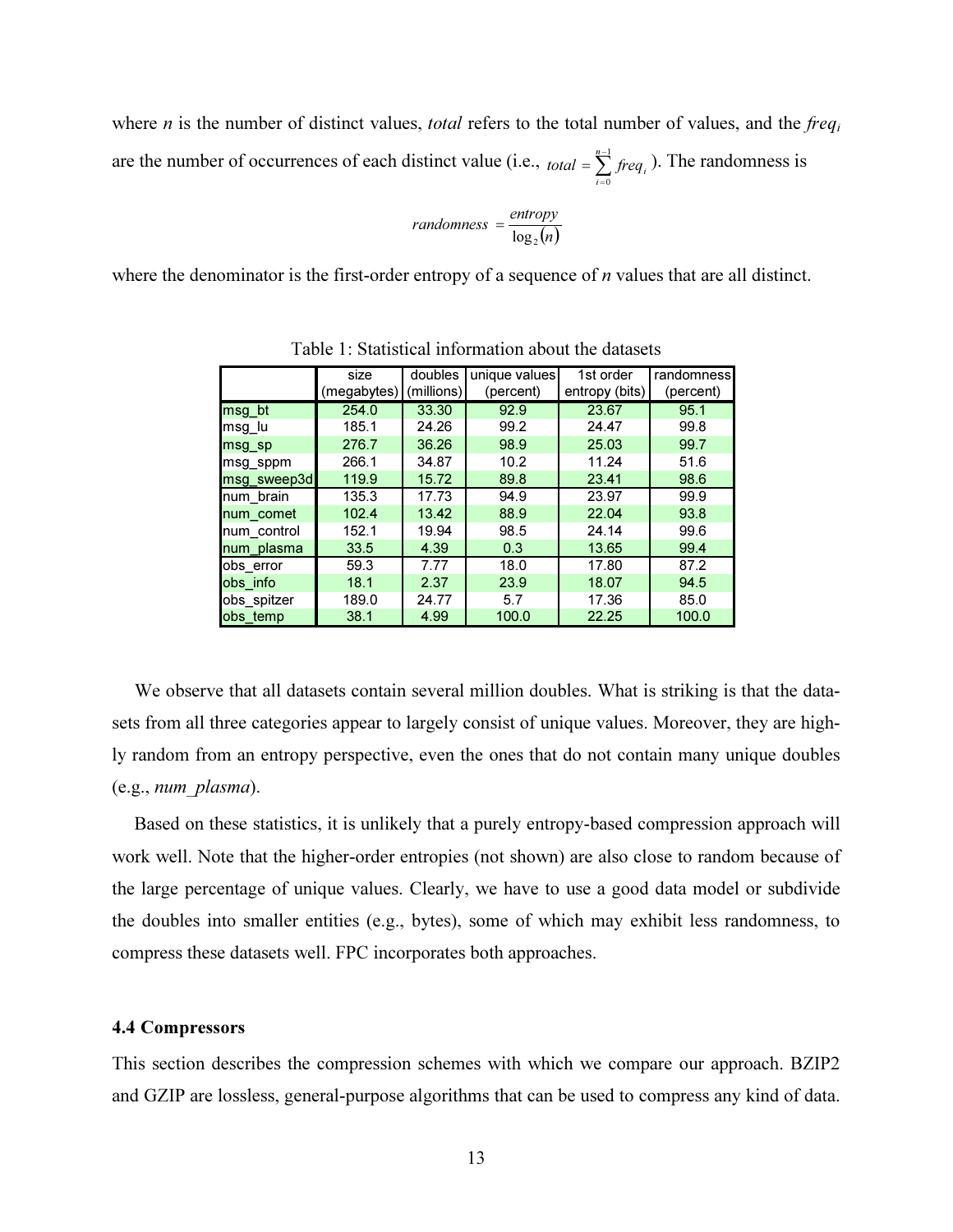The remaining algorithms represent our implementations of special-purpose floating-point compressors from the literature. They are all single-pass, lossless compression schemes that "know" about the format of double-precision values. We compiled the C source code of each algorithm described in this section with the same compiler and optimization flags (cf. Section 4.1).

**BZIP2**: BZIP2 [15] is a general-purpose compressor that operates at byte granularity. It implements a variant of the block-sorting algorithm described by Burrows and Wheeler [2]. BZIP2 applies a reversible transformation to a block of inputs, uses sorting to group bytes with similar contexts together, and then compresses them with a Huffman coder. The block size is adjustable. We evaluate BZIP2 version 1.0.2 with all supported block sizes, *i.e.*, one through nine.

DFCM: Our previously proposed DFCM scheme [26] maps each encountered floating-point value to an unsigned integer and predicts it with a modified *dfcm* predictor. This predictor computes a hash value out of the three most recently encountered differences between consecutive values in the input. Next, it performs a hash table lookup to retrieve the differences that followed the last two times the same hash was encountered, and one of the two differences is used to predict the next value. A residual is generated by xoring the predicted value with the true value. This residual is encoded using a four-bit leading zero bit count. We evaluate all predictor sizes between 16 bytes and 512 MB that are powers of two. Note that DFCM and FPC utilize different dfcm predictors.

FSD: The FSD compressor implements the fixed step delta-algorithm proposed by Engelson et al. [9]. As it reads in a stream of doubles, it iteratively generates difference sequences from the original sequence. The order determines the number of iterations. A zero suppress algorithm is then used to encode the final difference sequence, where each value is expected to have many leading zeroes. Generally, gradually changing data tend to benefit from higher difference orders whereas rapidly changing data compress better with lower orders. We evaluate orders one through seven.

GZIP: GZIP [16] is a general-purpose compression utility that operates at byte granularity and implements a variant of the LZ77 algorithm [32]. It looks for repeating strings, i.e., sequences of bytes, within a 32 kB sliding window. The length of the string is limited to 256 bytes, which corresponds to the lookahead buffer size. GZIP uses two Huffman trees, one to compress the distances in the sliding window and another to compress the lengths of the strings as well as the individual bytes that were not part of any matched sequence. The algorithm finds duplicated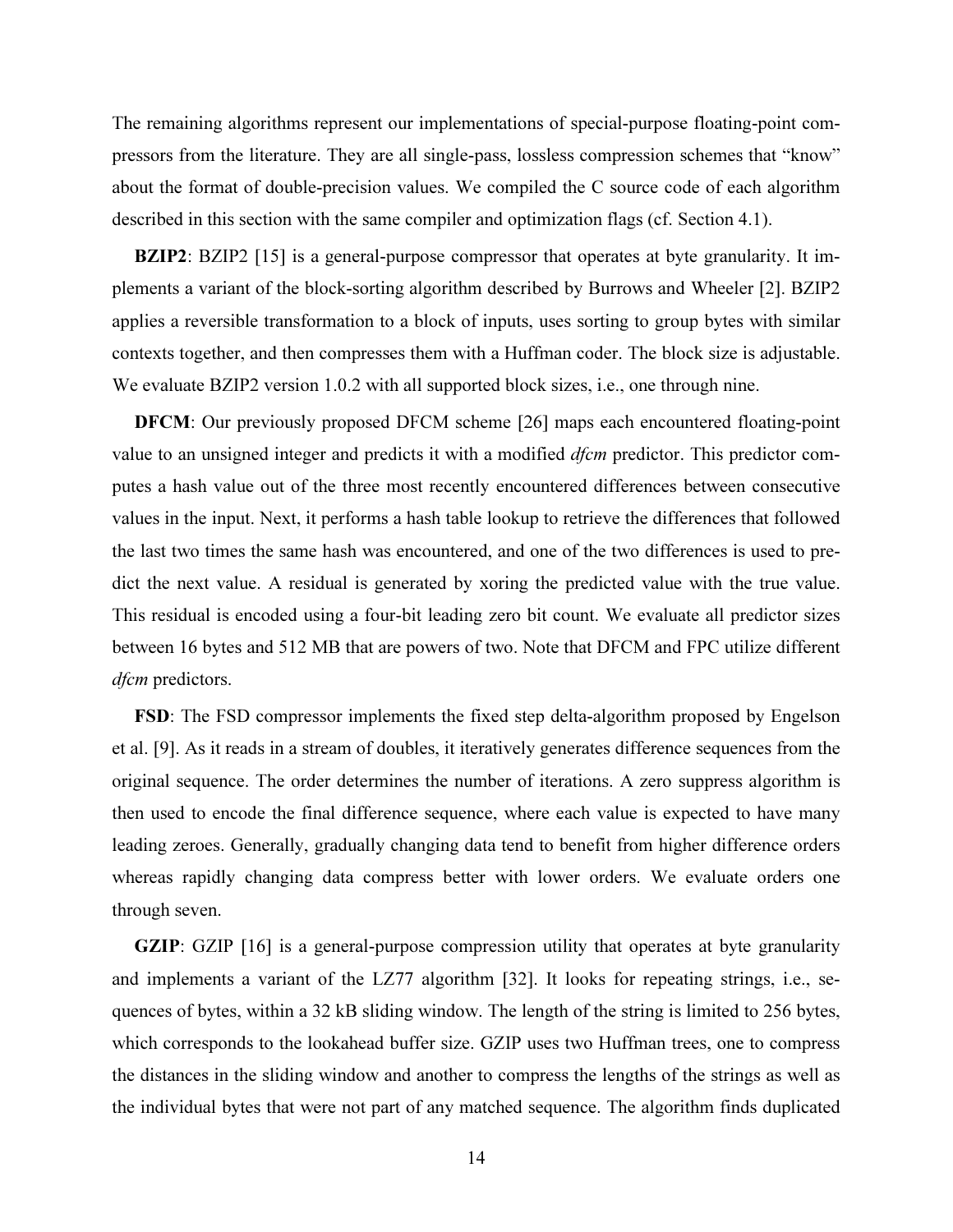strings using a chained hash table. A command-line argument determines the maximum length of the hash chains and whether lazy evaluation should be used. We evaluate GZIP version 1.3.5 with all supported levels, i.e., one through nine.

PLMI: The PLMI scheme proposed by Lindstrom and Isenburg [23] employs a Lorenzo predictor in the front-end to predict 2D and 3D geometry data for rendering. Since our datasets are one dimensional (i.e., we do not have dimension information), we cannot evaluate PLMI in its intended mode. For linear data, the Lorenzo predictor reverts to a delta predictor, which processes data similarly to the first-order FSD algorithm. Hence, we use the modified *dfcm* predictor from the DFCM compressor (see above) in our implementation of PLMI, which compresses linear data better. The predicted and true floating-point values are mapped to unsigned integers from which a residual is computed by a difference process. The final step involves encoding the residual with range coding based on Schindler's quasi-static probability model [28]. We evaluate all predictor sizes between 16 bytes and 512 MB that are powers of two.

#### 5. RESULTS

This section evaluates FPC and compares it with the five compressors presented in the previous section. Section 5.1 studies the compression ratio, Section 5.2 investigates the throughput, and Section 5.3 looks at the memory consumption. Section 5.4 evaluates the predictor and Section 5.5 the critical-loop performance of FPC.

## 5.1 Compression Ratio

Table 2 presents the compression ratios that the six algorithms achieve on each dataset. The numbers in bold print highlight the best compression ratio for each dataset. The leftmost column lists the compression level for BZIP2 and GZIP, the order for FSD, and the binary logarithm of the number of table entries (an entry consists of two eight-byte words) for DFCM, FPC, and PLMI. To improve the readability, the table only includes results for odd DFCM, FPC, and PLMI sizes. The bottom-most row gives the compression ratio of the original PLMI algorithm (based on an executable provided by the PLMI authors), which uses the Lorenzo predictor instead of the modified *dfcm* predictor.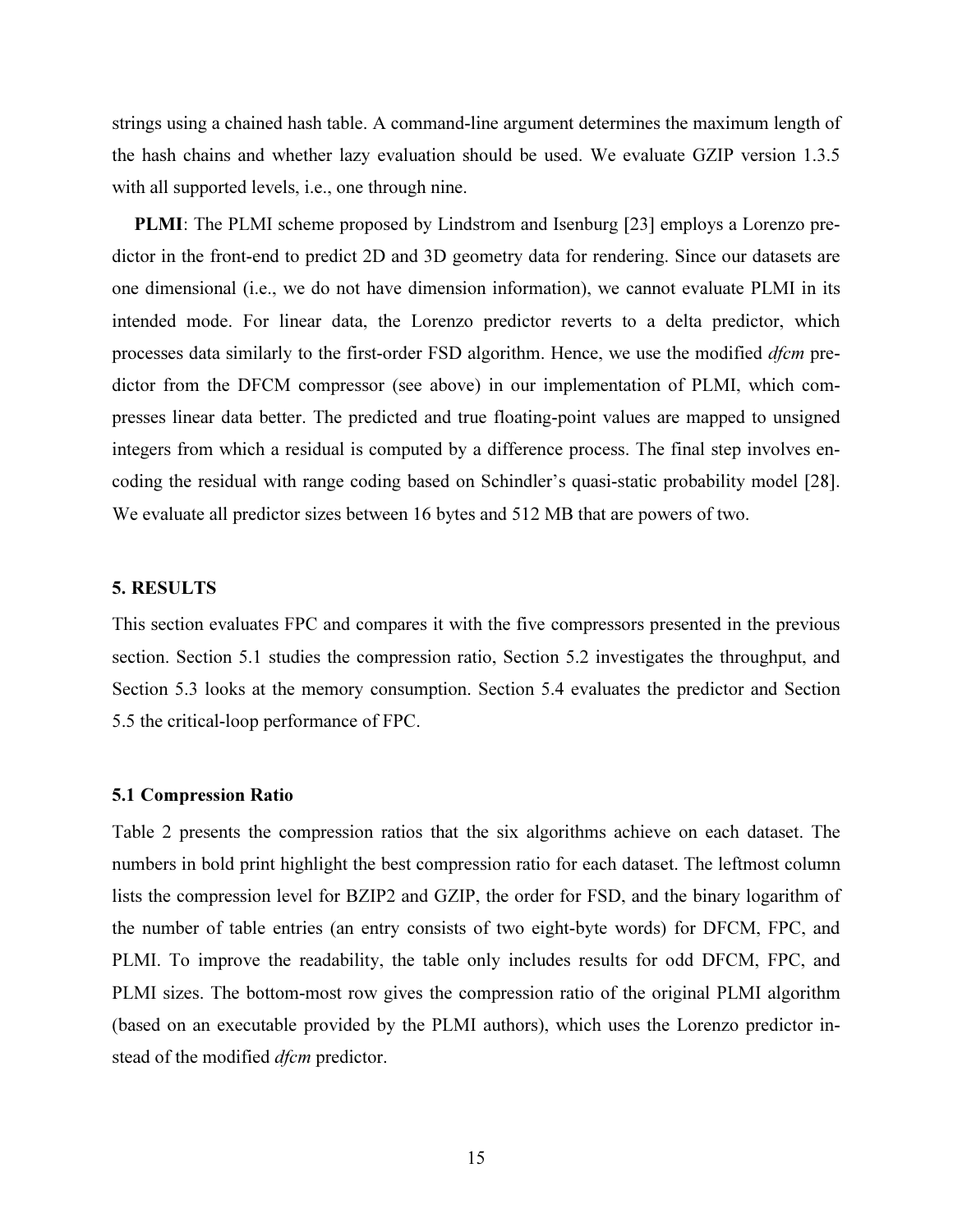|                        |    |       |       | message datasets |       |         |       |       | numeric datasets |        | observational datasets |                |         | GM             |                |
|------------------------|----|-------|-------|------------------|-------|---------|-------|-------|------------------|--------|------------------------|----------------|---------|----------------|----------------|
|                        |    | bt    | lu    | sp               | sppm  | sweep3d | brain | comet | control          | plasma | error                  | info           | spitzer | temp           |                |
|                        | 1  | 1.102 | 1.021 | 1.075            | 6.783 | 1.061   | 1.039 | 1.145 | 1.028            | 1.383  | 1.295                  | 1.095          | 1.287   | 1.021          | 1.290          |
| 2                      |    | 1.097 | 1.018 | 1.068            | 6.863 | 1.062   | 1.041 | 1.154 | 1.029            | 1.788  | 1.301                  | 1.116          | 1.387   | 1.023          | 1.327          |
| 3                      |    | 1.094 | 1.017 | 1.063            | 6.875 | 1.130   | 1.041 | 1.159 | 1.030            | 2.418  | 1.303                  | 1.131          | 1.466   | 1.023          | 1.372          |
| 4                      |    | 1.092 | 1.016 | 1.059            | 6.880 | 1.172   | 1.042 | 1.162 | 1.030            | 2.942  | 1.312                  | 1.153          | 1.530   | 1.023          | 1.404          |
| BZIP <sub>2</sub><br>5 |    | 1.091 | 1.017 | 1.056            | 6.878 | 1.190   | 1.042 | 1.165 | 1.030            | 3.523  | 1.321                  | 1.153          | 1.584   | 1.023          | 1.430          |
| 6                      |    | 1.090 | 1.017 | 1.055            | 6.878 | 1.213   | 1.042 | 1.167 | 1.029            | 4.312  | 1.328                  | 1.165          | 1.634   | 1.023          | 1.459          |
| 7                      |    | 1.089 | 1.017 | 1.053            | 6.880 | 1.247   | 1.042 | 1.169 | 1.029            | 4.579  | 1.334                  | 1.174          | 1.678   | 1.023          | 1.474          |
| 8                      |    | 1.088 | 1.018 | 1.054            | 6.899 | 1.275   | 1.042 | 1.172 | 1.029            | 5.177  | 1.333                  | 1.205          | 1.717   | 1.024          | 1.496          |
| 9                      |    | 1.088 | 1.018 | 1.055            | 6.933 | 1.294   | 1.043 | 1.173 | 1.029            | 5.789  | 1.339                  | 1.217          | 1.752   | 1.024          | 1.516          |
|                        | 1  | 1.126 | 1.021 | 1.089            | 2.509 | 1.285   | 1.171 | 1.151 | 1.062            | 0.970  | 1.009                  | 0.968          | 0.984   | 0.991          | 1.137          |
|                        | 3  | 1.162 | 1.134 | 1.138            | 2.705 | 1.283   | 1.171 | 1.138 | 1.053            | 0.969  | 1.098                  | 0.968          | 0.986   | 0.999          | 1.167          |
| 5                      |    | 1.226 | 1.221 | 1.155            | 2.898 | 1.294   | 1.167 | 1.143 | 1.052            | 0.970  | 1.172                  | 0.970          | 0.986   | 1.006          | 1.193          |
| 7                      |    | 1.264 | 1.229 | 1.213            | 3.247 | 1.298   | 1.157 | 1.140 | 1.049            | 0.976  | 1.230                  | 0.979          | 0.987   | 1.003          | 1.217          |
| 9                      |    | 1.301 | 1.239 | 1.230            | 3.510 | 1.300   | 1.164 | 1.138 | 1.050            | 0.978  | 1.271                  | 0.980          | 0.988   | 1.005          | 1.233          |
| 11                     |    |       | 1.224 | 1.234            | 3.700 | 1.307   |       | 1.138 |                  | 0.982  | 1.277                  |                | 0.988   | 1.005          | 1.240          |
|                        |    | 1.312 |       |                  |       |         | 1.167 |       | 1.050            |        |                        | 0.986          |         | 1.002          |                |
| <b>DFCM</b><br>13      |    | 1.331 | 1.229 | 1.236            | 3.846 | 1.338   | 1.175 | 1.141 | 1.049            | 0.983  | 1.293                  | 0.991          | 0.988   |                | 1.250<br>1.312 |
| 15                     |    | 1.351 | 1.233 | 1.241            | 3.948 | 1.383   | 1.194 | 1.148 | 1.053            | 1.303  | 1.321                  | 1.217          | 0.991   | 1.007          |                |
| 17                     |    | 1.355 | 1.223 | 1.244            | 4.036 | 1.446   | 1.207 | 1.145 | 1.050            | 1.301  | 1.350                  | 1.221          | 0.991   | 1.002          | 1.321          |
| 19                     |    | 1.363 | 1.225 | 1.246            | 4.126 | 1.482   | 1.225 | 1.152 | 1.046            | 1.301  | 1.395                  | 1.222          | 0.992   | 1.004          | 1.332          |
| 21                     |    | 1.359 | 1.221 | 1.247            | 4.185 | 1.518   | 1.226 | 1.158 | 1.043            | 1.300  | 1.438                  | 1.223          | 0.993   | 1.008          | 1.339          |
| 23                     |    | 1.362 | 1.223 | 1.248            | 4.215 | 1.553   | 1.230 | 1.166 | 1.045            | 1.301  | 1.495                  | 1.225          | 0.994   | 1.011          | 1.349          |
| 25                     |    | 1.363 | 1.224 | 1.249            | 4.234 | 1.559   | 1.232 | 1.174 | 1.054            | 1.301  | 1.518                  | 1.226          | 0.995   | 1.014          | 1.354          |
|                        | 1  | 1.127 | 1.061 | 1.088            | 2.714 | 1.234   | 1.150 | 1.156 | 1.047            | 1.106  | 1.141                  | 1.109          | 1.014   | 1.013          | 1.181          |
| 3                      |    | 1.131 | 1.114 | 1.196            | 3.200 | 1.220   | 1.140 | 1.145 | 1.047            | 1.157  | 1.151                  | 1.151          | 1.013   | 1.019          | 1.216          |
| 5                      |    | 1.157 | 1.144 | 1.235            | 3.840 | 1.229   | 1.131 | 1.146 | 1.047            | 1.268  | 1.193                  | 1.156          | 1.013   | 1.019          | 1.254          |
| 7                      |    | 1.185 | 1.142 | 1.247            | 4.198 | 1.233   | 1.130 | 1.147 | 1.049            | 1.312  | 1.229                  | 1.138          | 1.013   | 1.017          | 1.270          |
| 9                      |    | 1.222 | 1.145 | 1.251            | 4.575 | 1.231   | 1.136 | 1.146 | 1.050            | 1.305  | 1.242                  | 1.131          | 1.013   | 1.015          | 1.282          |
| 11                     |    | 1.242 | 1.145 | 1.252            | 4.808 | 1.232   | 1.138 | 1.147 | 1.050            | 1.305  | 1.266                  | 1.136          | 1.013   | 1.014          | 1.292          |
| FPC<br>13              |    | 1.244 | 1.143 | 1.249            | 4.901 | 1.263   | 1.140 | 1.147 | 1.048            | 1.421  | 1.278                  | 1.167          | 1.013   | 1.013          | 1.308          |
|                        | 15 | 1.255 | 1.157 | 1.247            | 5.082 | 1.604   | 1.153 | 1.147 | 1.046            | 2.687  | 1.324                  | 1.255          | 1.013   | 1.010          | 1.418          |
| 17                     |    | 1.272 | 1.169 | 1.253            | 5.264 | 2.287   | 1.158 | 1.150 | 1.046            | 6.437  | 1.469                  | 1.471          | 1.014   | 1.009          | 1.598          |
| 19                     |    | 1.280 | 1.172 | 1.257            | 5.298 | 2.794   | 1.158 | 1.150 | 1.042            | 11.377 | 1.890                  | 1.857          | 1.014   | 1.008          | 1.762          |
| 21                     |    | 1.284 | 1.173 | 1.260            | 5.276 | 2.999   | 1.162 | 1.151 | 1.038            | 13.870 | 2.723                  | 2.138          | 1.015   | 1.004          | 1.870          |
| 23                     |    | 1.287 | 1.172 | 1.262            | 5.284 | 3.065   | 1.163 | 1.155 | 1.038            | 14.764 | 3.376                  | 2.269          | 1.020   | 0.999          | 1.924          |
| 25                     |    | 1.286 | 1.169 | 1.261            | 5.274 | 3.089   | 1.164 | 1.156 | 1.041            | 15.048 | 3.603                  | 2.270          | 1.027   | 0.997          | 1.938          |
|                        | 1  | 1.070 | 1.004 | 0.987            | 2.348 | 1.151   | 1.100 | 1.095 | 0.992            | 0.940  | 1.163                  | 0.938          | 0.962   | 0.966          | 1.095          |
| 2                      |    | 1.054 | 0.992 | 0.982            | 2.227 | 1.193   | 1.092 | 1.109 | 0.976            | 0.997  | 1.004                  | 1.002          | 0.950   | 0.959          | 1.087          |
|                        | 3  | 1.037 | 0.984 | 0.967            | 2.182 | 1.210   | 1.076 | 1.105 | 0.985            | 0.996  | 1.003                  | 0.999          | 0.939   | 0.953          | 1.080          |
| FSD<br>4               |    | 1.022 | 0.986 | 0.946            | 2.139 | 1.195   | 1.058 | 1.089 | 0.968            | 0.979  | 1.001                  | 0.985          | 0.937   | 0.969          | 1.069          |
| 5                      |    | 0.997 | 0.958 | 0.941            | 2.114 | 1.176   | 1.036 | 1.072 | 0.971            | 0.925  | 0.998                  | 0.942          | 0.927   | 0.948          | 1.048          |
| 6                      |    | 0.984 | 0.917 | 0.934            | 2.072 | 1.153   | 1.017 | 1.058 | 0.951            | 0.889  | 0.971                  | 0.916          | 0.916   | 0.926          | 1.025          |
| 7                      |    | 0.975 | 0.906 | 0.927            | 2.049 | 1.131   | 1.002 | 1.044 | 0.939            | 0.889  | 0.934                  | 0.903          | 0.903   | 0.909          | 1.011          |
| 1                      |    | 1.127 | 1.050 | 1.108            | 6.314 | 1.085   | 1.057 | 1.157 | 1.054            | 1.592  | 1.422                  | 1.146          | 1.219   | 1.034          | 1.323          |
| 2                      |    | 1.128 | 1.050 | 1.108            | 6.675 | 1.086   | 1.058 | 1.157 | 1.054            | 1.591  | 1.422                  | 1.146          | 1.228   | 1.034          | 1.329          |
| 3                      |    | 1.128 | 1.050 | 1.107            | 6.853 | 1.085   | 1.058 | 1.158 | 1.054            | 1.591  | 1.421                  | 1.146          | 1.232   | 1.034          | 1.332          |
| 4<br>١e                |    | 1.130 | 1.055 | 1.108            | 7.000 | 1.092   | 1.064 | 1.161 | 1.058            | 1.607  | 1.448                  | 1.153          | 1.230   | 1.036          | 1.341          |
| 5<br>5S                |    | 1.130 | 1.055 | 1.108            | 7.217 | 1.092   | 1.064 | 1.161 | 1.058            | 1.608  | 1.448                  | 1.154          | 1.231   | 1.036          | 1.344          |
| 6                      |    | 1.130 | 1.055 | 1.108            | 7.352 | 1.092   | 1.064 | 1.161 | 1.058            | 1.608  | 1.448                  | 1.154          | 1.231   | 1.036          | 1.346          |
|                        | 7  | 1.130 | 1.055 | 1.107            | 7.388 | 1.092   | 1.064 | 1.162 | 1.058            | 1.608  | 1.448                  | 1.154          | 1.231   | 1.036          | 1.346          |
| 8                      |    | 1.130 | 1.055 | 1.107            | 7.420 | 1.092   | 1.064 | 1.162 | 1.058            | 1.608  | 1.448                  | 1.154          | 1.231   | 1.036          | 1.347          |
| 9                      |    | 1.130 | 1.055 | 1.107            | 7.431 | 1.092   | 1.064 | 1.162 | 1.058            | 1.608  | 1.448                  | 1.154          | 1.231   | 1.036          | 1.347          |
| $\overline{1}$         |    | 1.123 | 1.054 | 1.094            | 2.722 | 1.206   | 1.115 | 1.168 | 1.057            | 1.133  | 1.054                  | 1.138          | 1.067   | 1.033          | 1.182          |
|                        | 3  | 1.133 | 1.123 | 1.134            | 2.918 | 1.207   | 1.116 | 1.164 | 1.057            | 1.139  | 1.113                  | 1.142          | 1.067   | 1.034          | 1.204          |
| 5                      |    | 1.162 | 1.181 | 1.161            | 3.210 | 1.207   | 1.117 | 1.169 | 1.060            | 1.149  | 1.173                  | 1.147          | 1.069   | 1.035          | 1.229          |
| 7                      |    | 1.189 | 1.184 | 1.175            | 3.598 | 1.207   | 1.115 | 1.171 | 1.060            | 1.137  | 1.197                  | 1.143          | 1.070   | 1.035          | 1.244          |
| 9                      |    | 1.214 | 1.188 | 1.178            | 3.908 | 1.207   | 1.116 | 1.176 | 1.061            | 1.150  | 1.224                  | 1.144<br>1.142 | 1.071   | 1.035<br>1.035 | 1.259          |
| 11                     |    | 1.223 | 1.182 | 1.180            | 4.208 | 1.208   | 1.115 | 1.177 | 1.061            | 1.143  | 1.229                  |                | 1.072   |                | 1.266          |
| PLMI<br>13             |    | 1.234 | 1.184 | 1.182            | 4.383 | 1.208   | 1.117 | 1.180 | 1.060            | 1.183  | 1.233                  | 1.143          | 1.073   | 1.035          | 1.276          |
| 15                     |    | 1.238 | 1.185 | 1.182            | 4.495 | 1.209   | 1.119 | 1.182 | 1.061            | 1.232  | 1.239                  | 1.148          | 1.074   | 1.035          | 1.284          |
| 17                     |    | 1.239 | 1.181 | 1.184            | 4.719 | 1.210   | 1.121 | 1.181 | 1.061            | 1.243  | 1.239                  | 1.151          | 1.075   | 1.035          | 1.290          |
| 19                     |    | 1.240 | 1.181 | 1.184            | 4.817 | 1.211   | 1.123 | 1.183 | 1.062            | 1.244  | 1.245                  | 1.152          | 1.076   | 1.035          | 1.293          |
| 21                     |    | 1.239 | 1.180 | 1.185            | 4.962 | 1.212   | 1.123 | 1.182 | 1.062            | 1.255  | 1.249                  | 1.152          | 1.078   | 1.036          | 1.298          |
|                        | 23 | 1.240 | 1.180 | 1.186            | 5.003 | 1.212   | 1.125 | 1.183 | 1.062            | 1.255  | 1.261                  | 1.155          | 1.079   | 1.036          | 1.300          |
| 25                     |    | 1.241 | 1.180 | 1.186            | 5.025 | 1.213   | 1.125 | 1.184 | 1.063            | 1.255  | 1.262                  | 1.156          | 1.081   | 1.037          | 1.302          |
| <b>PLMI</b>            |    | 1.200 | 1.134 | 1.112            | 3.249 | 1.332   | 1.245 | 1.265 | 1.124            | 1.063  | 1.365                  | 1.056          | 1.075   | 1.088          | 1.263          |

Table 2: Compression ratio of the six algorithms on the thirteen dataset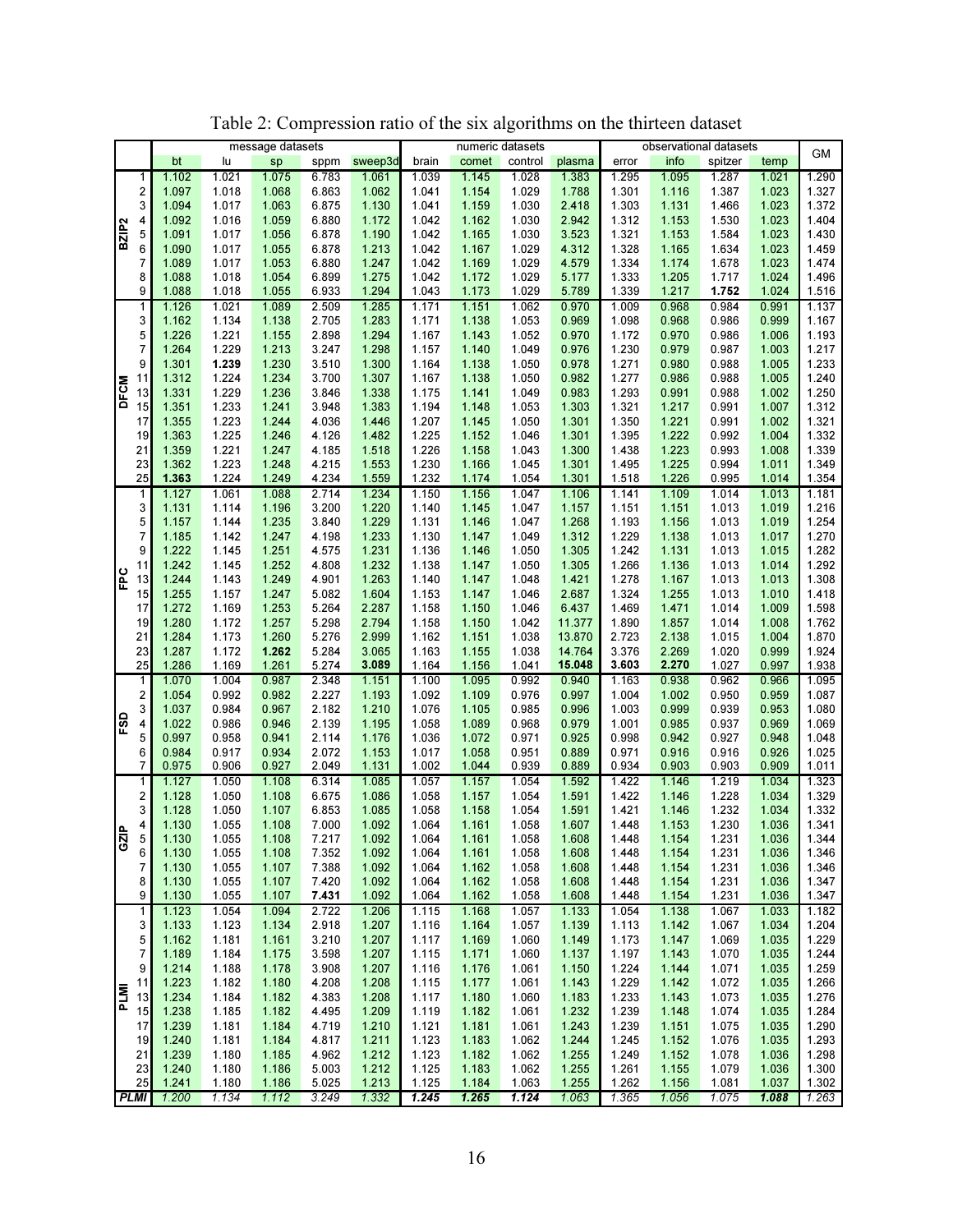With table sizes above one megabyte, FPC achieves the highest geometric-mean compression ratio. It outperforms the other five algorithms by a large margin on four datasets. However, on the two datasets msg\_sppm and obs\_spitzer, GZIP and BZIP2 substantially outperform FPC, respectively. Surprisingly, BZIP2 delivers the second highest geometric-mean compression ratio even though it was not specifically designed for compressing floating-point data.

DFCM is superior to FPC in some instances because it employs a more sophisticated predictor, which stores two difference values in each table entry and uses a more elaborate hash function. However, FPC outperforms DFCM on the majority of our datasets because FPC contains two predictors that complement each other, i.e., when one of them performs poorly, the other often performs well (cf. Section 5.4).

The original version of PLMI outperforms our modified PLMI version on six datasets and excels over all other algorithms on four datasets. Interestingly, all of these datasets are generally poorly compressible. On average, the original PLMI algorithm performs at the level of our version with 1024 table entries (i.e., 16 kilobytes of state).

DFCM occasionally outperforms PLMI (e.g., on msg sweep3d and obs error). Both algorithms employ the same predictor and, intuitively, the fixed-length codes used by DFCM should be inferior to PLMI's variable-length codes because of the nonuniform symbol distribution (cf. Section 5.4). However, DFCM's coding scheme is sometimes superior for two reasons. First, PLMI uses a quasi-static probability model to estimate the symbol distribution on the fly. The estimate is solely based on the frequency of the previously seen symbols. If the estimated distribution does not accurately reflect the distribution of the following symbols, it can result in suboptimal code lengths. Second, PLMI employs range coding that outputs data in byte increments. Consequently, even though variable-length coding is employed, the algorithm often needs to insert padding bits to stay at a byte boundary. Our measurements show that on average 3.46 bits of padding are added per double with a one-million-entry predictor.

No compression algorithm performs best on more than five of the thirteen datasets. There is also no best algorithm within the three dataset categories. Even BZIP2 and GZIP, the generalpurpose compressors, provide the highest compression ratio in some cases.

With the exception of *msg\_sppm*, which can be compressed by at least a factor of two, none of our datasets are highly compressible with the algorithms we studied. All six algorithms are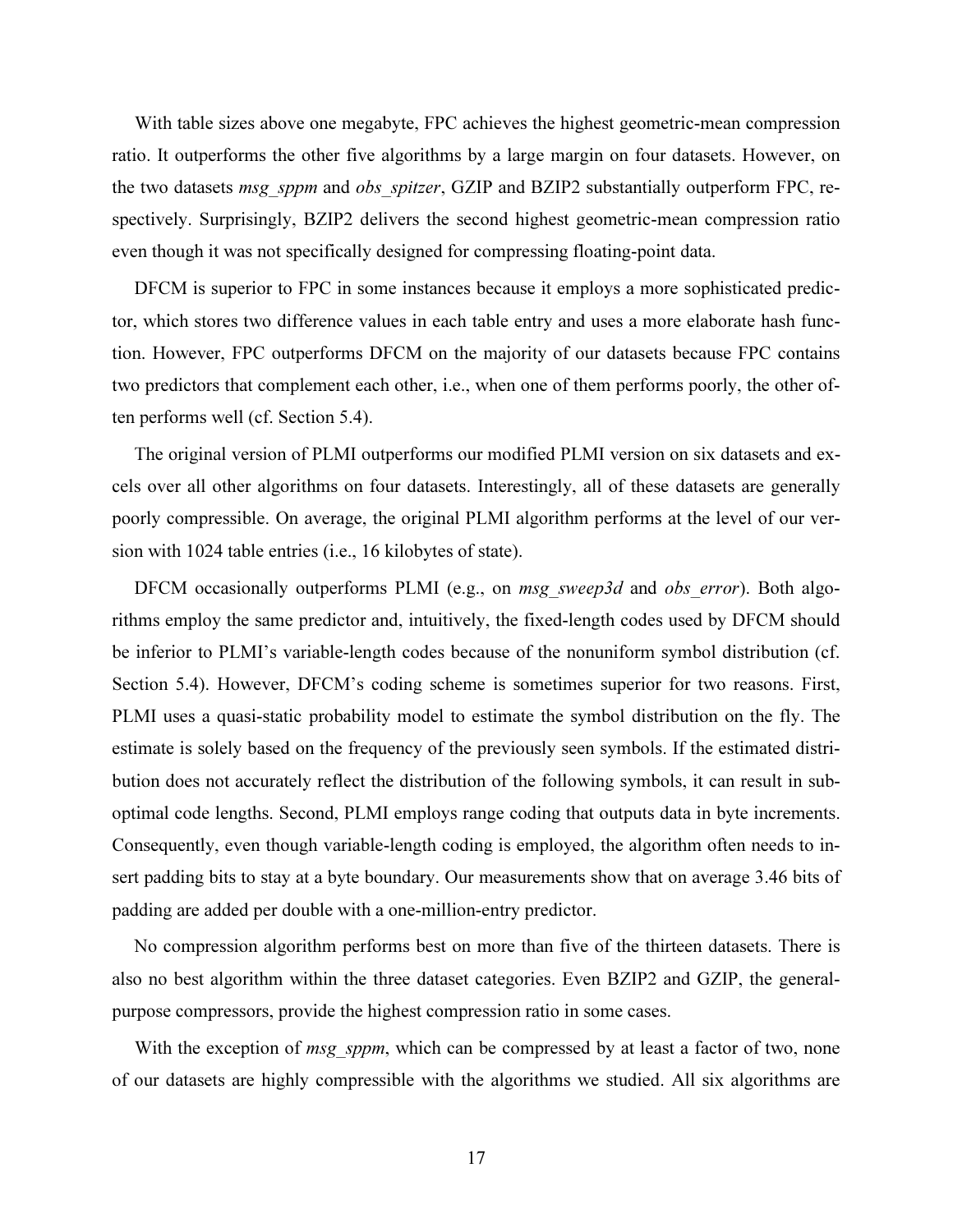ineffective on *num* control and obs temp, which they compress by no more than six and four percent, respectively. These results are consistent with the randomness information from Table 1, based on which we would expect msg sppm to be the most and obs temp the least compressible dataset. The highest overall compression ratio is obtained on *num* plasma, which contains the lowest fraction of unique values.

Some datasets, most notably msg\_sweep3d, num\_plasma, obs\_error, obs\_info, obs\_spitzer, and msg sppm much prefer one algorithm over the others. (For example, num plasma strongly favors FPC, which compresses this dataset by more than a factor of fifteen, over the other algorithms, which compress it less than half as much.) With the exception of msg sweep3d, these datasets contain relatively few unique values.

The five datasets with above 99.5% randomness (*msg\_lu, msg\_sp, num\_brain, num\_control,* and *obs* temp) cannot be compressed by more than 26% by any of the algorithms we studied.

Increasing the level (i.e., the block size) of BZIP2 increases the compression ratio by more than three percent on four datasets and hurts the performance on  $msg$  bt and msg sp. Increasing the level of GZIP boosts the compression ratio by more than two percent only on *msg sppm*. FSD performs worse with higher orders on our datasets. There are some cases where orders two, three, or four are best, but most of the time order one results in the highest compression ratio. Increasing the predictor size improves the compression ratio by more than ten percent on eight datasets for DFCM and FPC and on five datasets for PLMI. However, FPC's performance decreases with larger table sizes on *num* control and obs temp (i.e., the two datasets that are the hardest to compress). The same is true for DFCM on *num control*. In summary, increasing the predictor size or level is only worthwhile on some datasets, usually the ones that are easier to compress. Moreover, as we shall see next, such an increase comes at the cost of decreased throughput.

#### 5.2 Throughput

This section examines the compression and decompression throughput of the six algorithms (i.e., the raw dataset size divided by the runtime). Figure 2 presents the results from the four systems described in Section 4.1. Each panel plots the throughput in gigabits per second versus the geometric-mean compression ratio. The four rows of panels correspond to the four platforms. The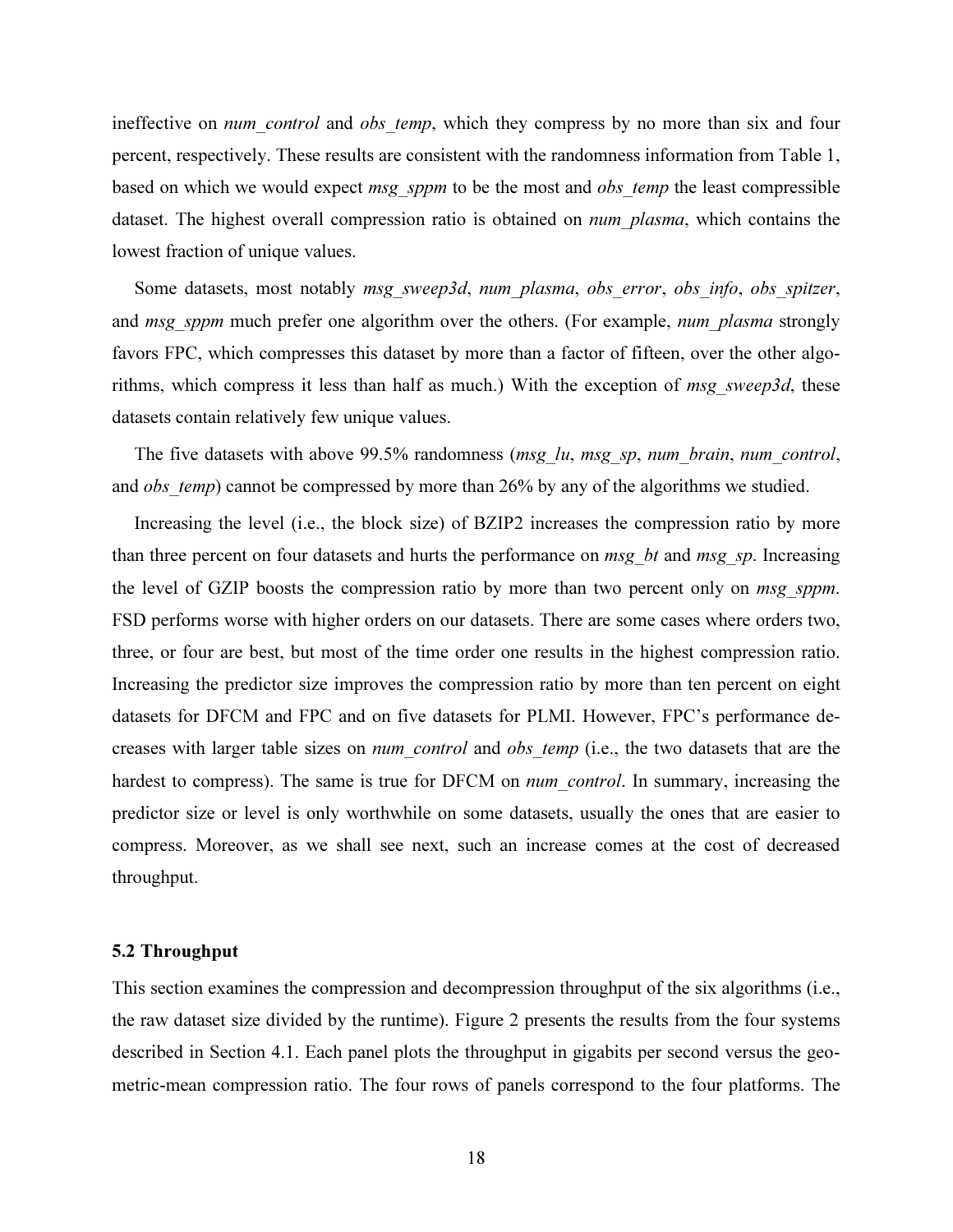left panels show the compression and the right panels the decompression results. For DFCM, FPC, and PLMI, the predictor table size doubles for each data point from sixteen bytes (leftmost) to 512 MB (rightmost). For BZIP2 and GZIP, the individual data points correspond to levels one (leftmost) through nine (rightmost). For FSD, the figure shows results for order one (rightmost) through order seven (leftmost). Note that the y-axes are scaled differently in each panel to improve readability.

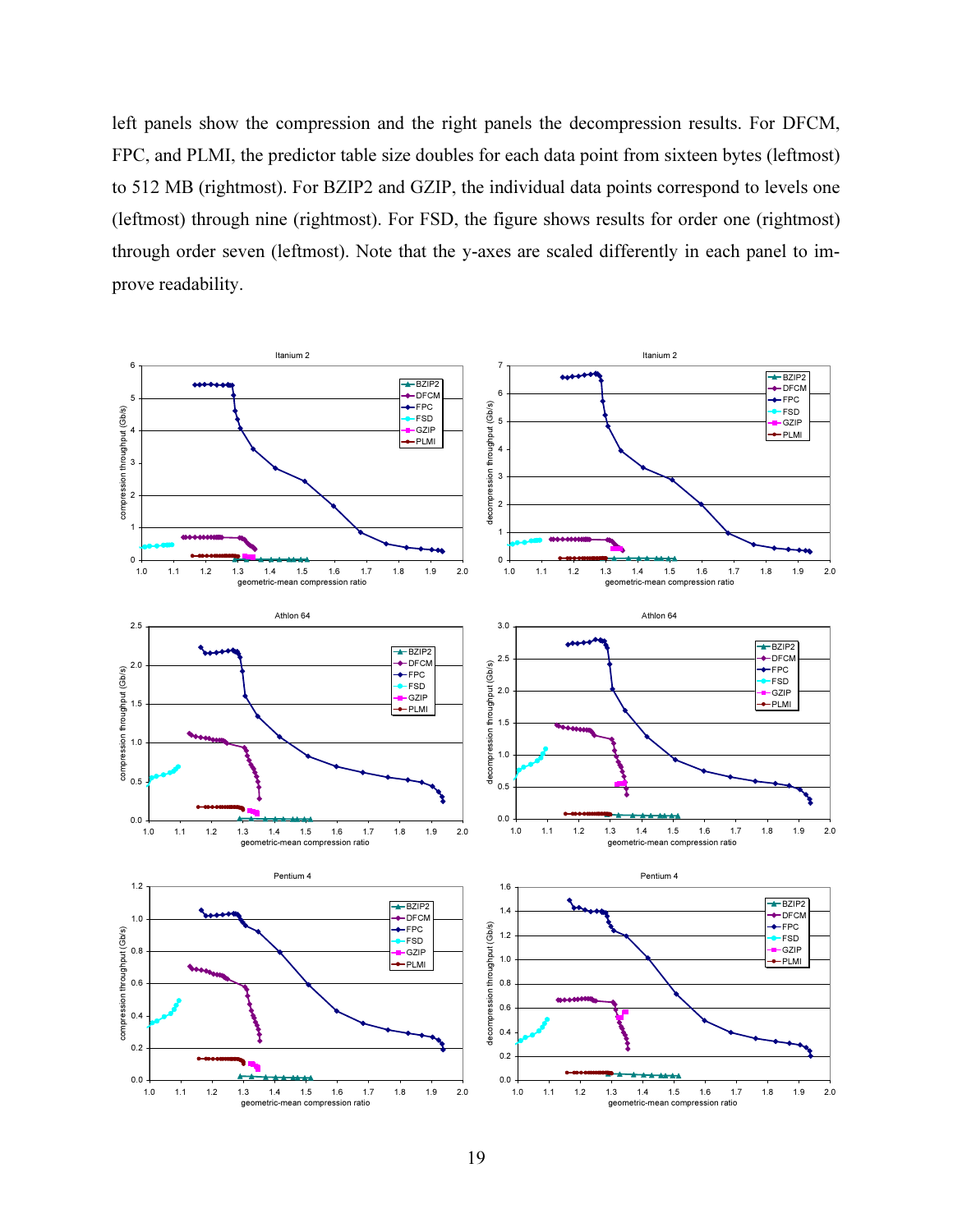

Figure 2: Geometric-mean compression throughput (left panels) and decompression throughput (right panels) versus compression ratio of the six algorithms on the four systems

For a given compression ratio, FPC exceeds the throughput of the other algorithms by a large margin on all four architectures. DFCM has the second highest throughput, though, occasionally (e.g., on the Pentium 4), GZIP's decompression throughput is a little higher. FSD is third, but it delivers the lowest compression ratios on our datasets. PLMI compresses the datasets faster than GZIP but decompresses them more slowly. BZIP2 is the slowest algorithm but reaches the second highest compression ratio. All algorithms except our implementation of PLMI decompress faster than they compress. On the Itanium 2, FPC compresses our datasets 8 to 300 times faster and decompresses them 9 to 100 times faster than the other algorithms at the same geometric-mean compression ratio. It reaches a compression throughput of up to 5.43 Gb/s and a decompression throughput of up to 6.73 Gb/s.

FSD's compression and decompression throughput is roughly half a gigabit per second, except on the Athlon 64, where it decompresses at over one gigabit per second. DFCM also performs best on the Athlon 64, where it reaches about 1.1 to 1.5 Gb/s compared to well under one gigabit per second on the other three machines. PLMI's highest throughput is below 0.2 Gb/s on all machines, but it, too, is the highest on the Athlon 64. These three algorithms seem to benefit from the Athlon's combination of a high clock speed, large L1 data cache, and 64-bit support. Although the Pentium 4 has an even higher clock speed, it lacks 64-bit support, provides fewer logical registers, and has a smaller L1 cache.

GZIP runs faster on the two x86 machines than on the Alpha and the Itanium. Compression is slightly faster on the Athlon 64 whereas decompression is slightly faster on the Pentium 4. GZIP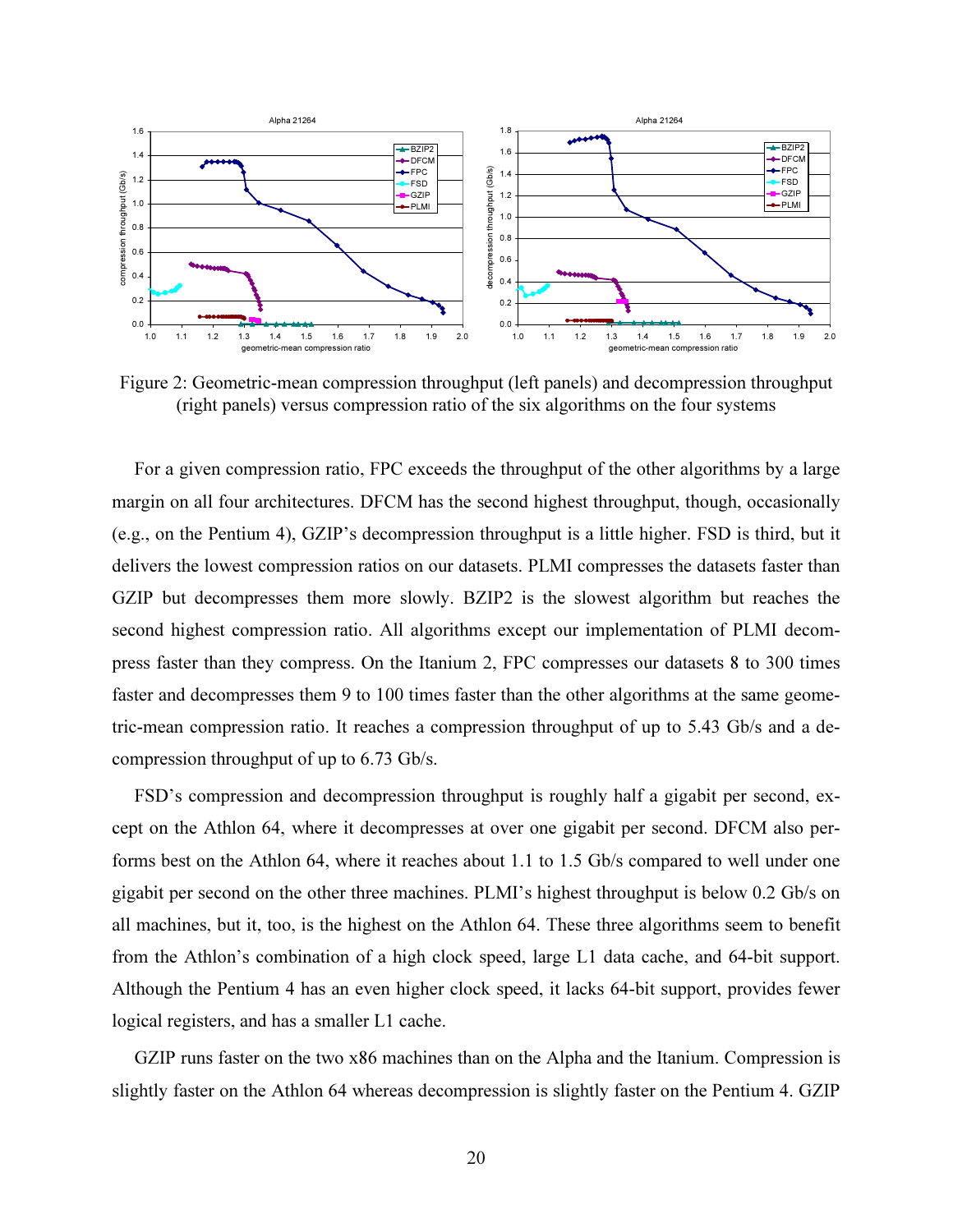operates at byte granularity and is therefore not sensitive to 64-bit support. The same is true for BZIP2. However, BZIP2's memory footprint is substantially larger than that of GZIP (cf. Section 5.3), which is probably why it is more sensitive to the cache size. At least for decompression, its throughput on the Itanium 2 is significantly higher than on the Pentium 4, the latter of which is clocked almost twice as fast (internally almost four times as fast) but has a smaller cache hierarchy.

The Athlon 64 system delivers the highest compression throughput on all algorithms except FPC, where the Itanium 2 is faster. The Itanium 2 system is otherwise the second fastest, followed by the Pentium 4, which is outperformed on FPC by the Alpha 21264, the otherwise slowest system. The same observations apply to the decompression throughput.

The Athlon 64 has the highest clock speed of the three 64-bit systems and the largest L1 data cache (together with the Alpha 21264). This combination of features makes it the system of choice for most of the compression algorithms we studied. FPC prefers the Itanium 2 because this processor provides the largest number of logical registers and the highest internal parallelism (cf. Section 5.5). These two reasons, together with the fact that the Pentium 4 is a 32-bit CPU, also explain why FPC runs faster on the Alpha than on the Pentium 4.

Figure 3 combines the FPC throughput results from the four systems in one graph. It plots the throughput in millions of doubles per second against the binary logarithm of the number of hashtable entries.



Figure 3: FPC's compression and decompression throughput versus hash-table size on the four systems (the right panel shows a zoomed in version of the left panel's lower right corner)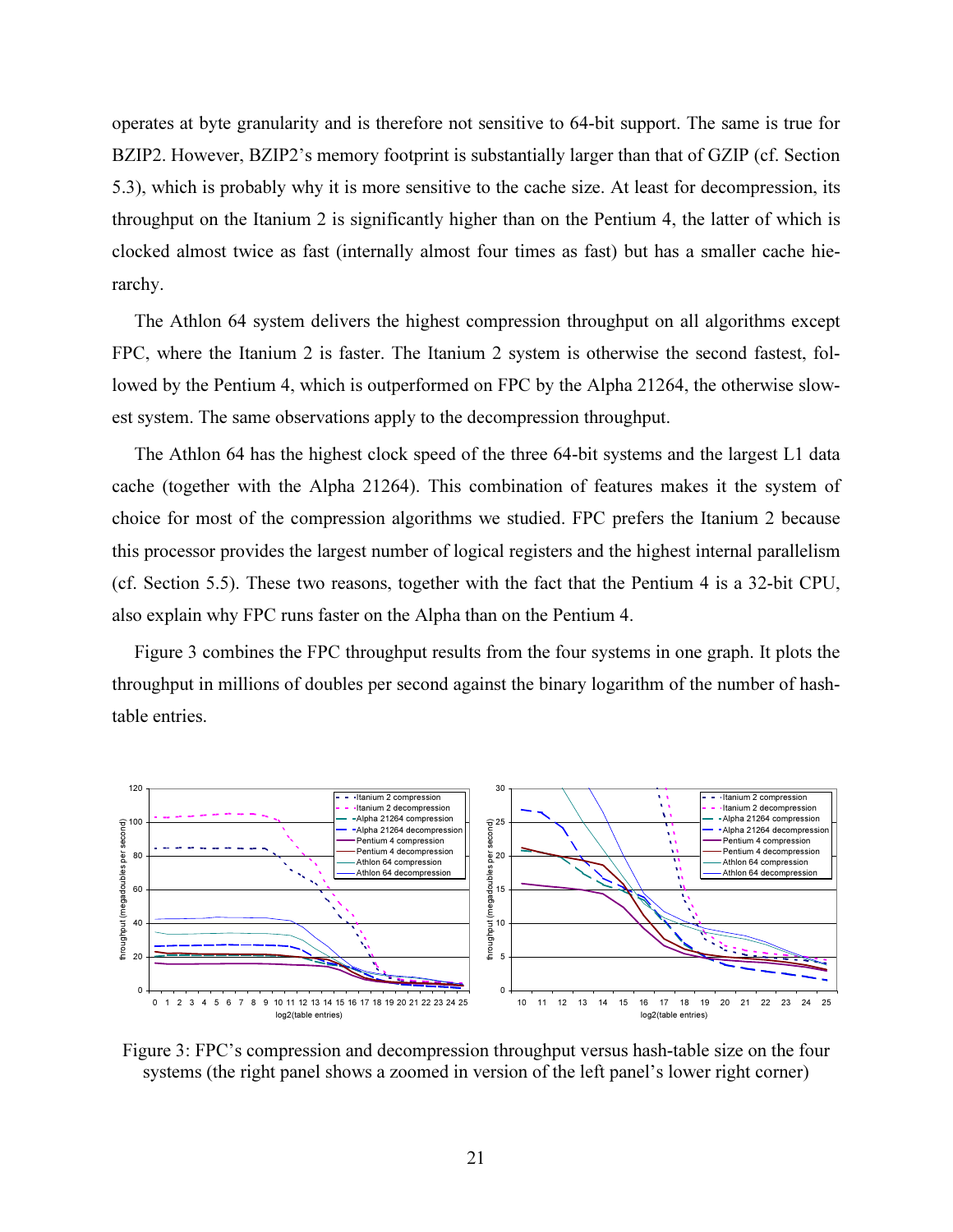FPC runs over twice as fast on the Itanium 2 as on the other three machines for table sizes up to about four megabytes (the L3 cache has a capacity of three megabytes). As mentioned, the two most important reasons for this performance difference are that the Itanium 2 has the highest issue width of the four CPUs (it can sustain 6 as opposed to 4 or 3 executed instructions per cycle) and that it has the most logical general-purpose registers (128 as opposed to the Alpha's 32, the Athlon's 16, and the Pentium's 8) and therefore does not spill any scalar variables or temporaries.

The Pentium 4 performs the worst for table sizes up to a few megabytes. This is mostly because it is the only 32-bit machine we studied (our FPC implementation uses almost exclusively 64-bit operations) and it has only eight logical general-purpose registers. As a consequence, the Pentium 4 has to spill and fill registers all the time. Moreover, it needs to execute at least two machine instructions for every 64-bit operation for which the other three machines only require one instruction. Evidently, the higher clock speed is not able to compensate for this overhead. The Athlon 64 has fewer registers (16) than the Alpha 21264 (32) but outperforms it because its clock speed is almost 2.5 times higher.

At the high end, i.e., up to half a gigabyte of table space, FPC frequently misses in all cache levels due to the rather random hash-table accesses. Hence, the CPU parameters do not matter much and the memory controller and the main memory latency largely determine the performance. In this range, we find the Athlon 64 system to dominate except for the largest two table sizes, where the Itanium 2 takes the lead again. We suspect the Athlon's superior performance to be the result of the integration of the memory controller with the core on the same die, which significantly reduces the access latency. At the largest size we measured (half a gigabyte), the performance is mostly determined by the throughput of the main memory, which is higher on the Itanium 2 server than on the Athlon 64 workstation. The Pentium 4's memory system is designed for 32-bit operations and has to handle twice the number of accesses, which is why it is slower. The Alpha 21264 server has the slowest memory system, probably because it is over four years older than the other three machines.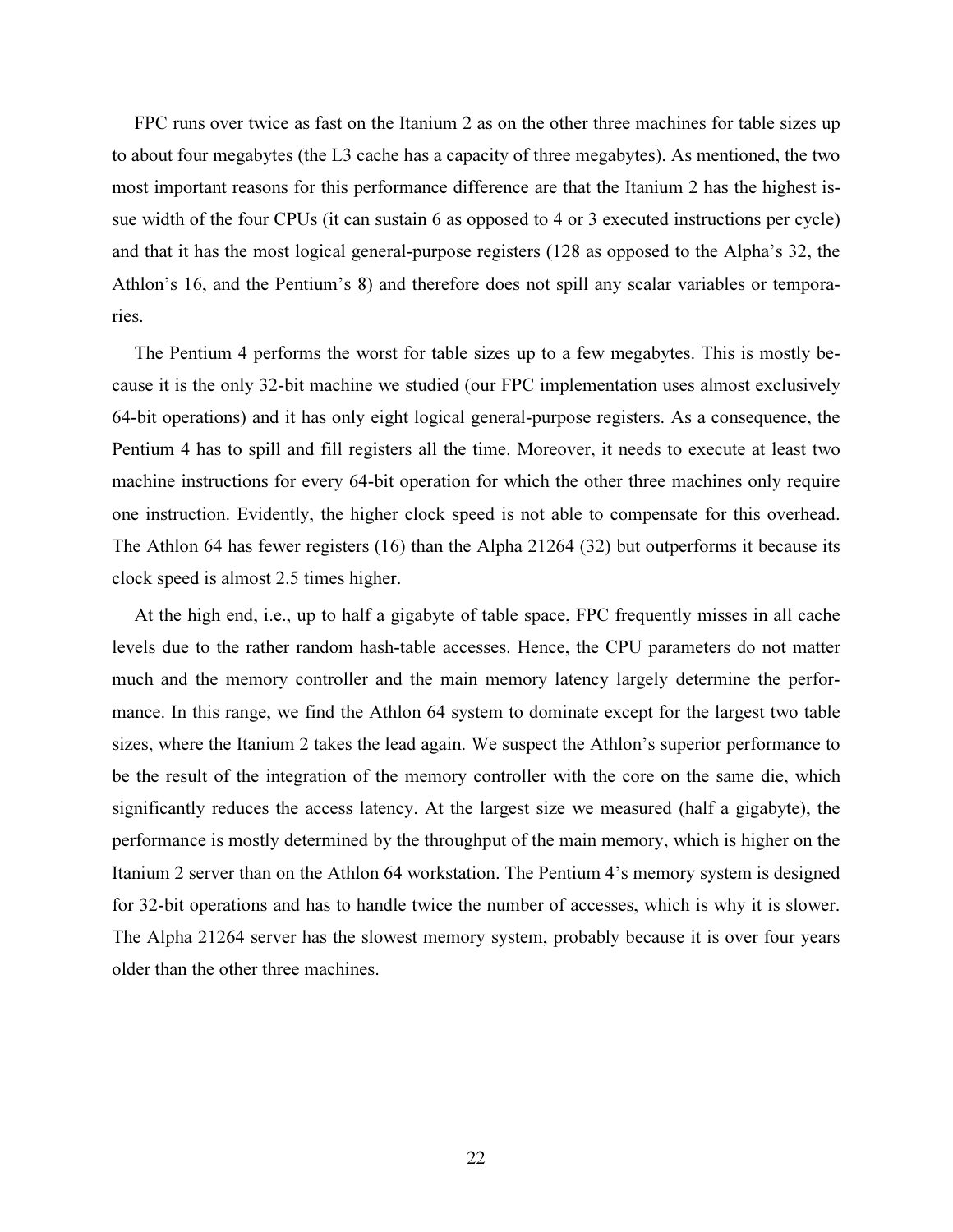## 5.3 Memory Consumption

This section studies the memory footprint, as reported by the UNIX command ps, of the six algorithms. Figure 4 shows the total memory consumption in megabytes relative to the geometricmean compression ratio. For GZIP and BZIP2, which allocate a different amount of memory for compression and decompression, Figure 4 plots the larger of the two amounts. The individual datapoints in the figure again correspond to different table sizes, levels, and orders. The results were measured on the Itanium 2 system, but the trends are the same on the other three systems.



Figure 4: Memory usage versus compression ratio of the six algorithms on the Itanium 2 system

Except for FPC, all algorithms basically reach their highest geometric-mean compression ratio with less than ten megabytes of memory. In fact, the benefits are already small above two megabytes for most of the compressors. FSD and GZIP have a constant memory footprint. PLMI and DFCM's modified *dfcm* predictor does not benefit from more than six megabytes of memory.

At the low end, the code and stack size as well as the input and output buffers determine FPC's memory usage. But for larger sizes, the two predictor tables dominate, as can be seen from the exponentially growing curve. The same is true for DFCM and PLMI. However, unlike their modified *dfcm* predictor, FPC's two predictors can effectively turn additional memory (up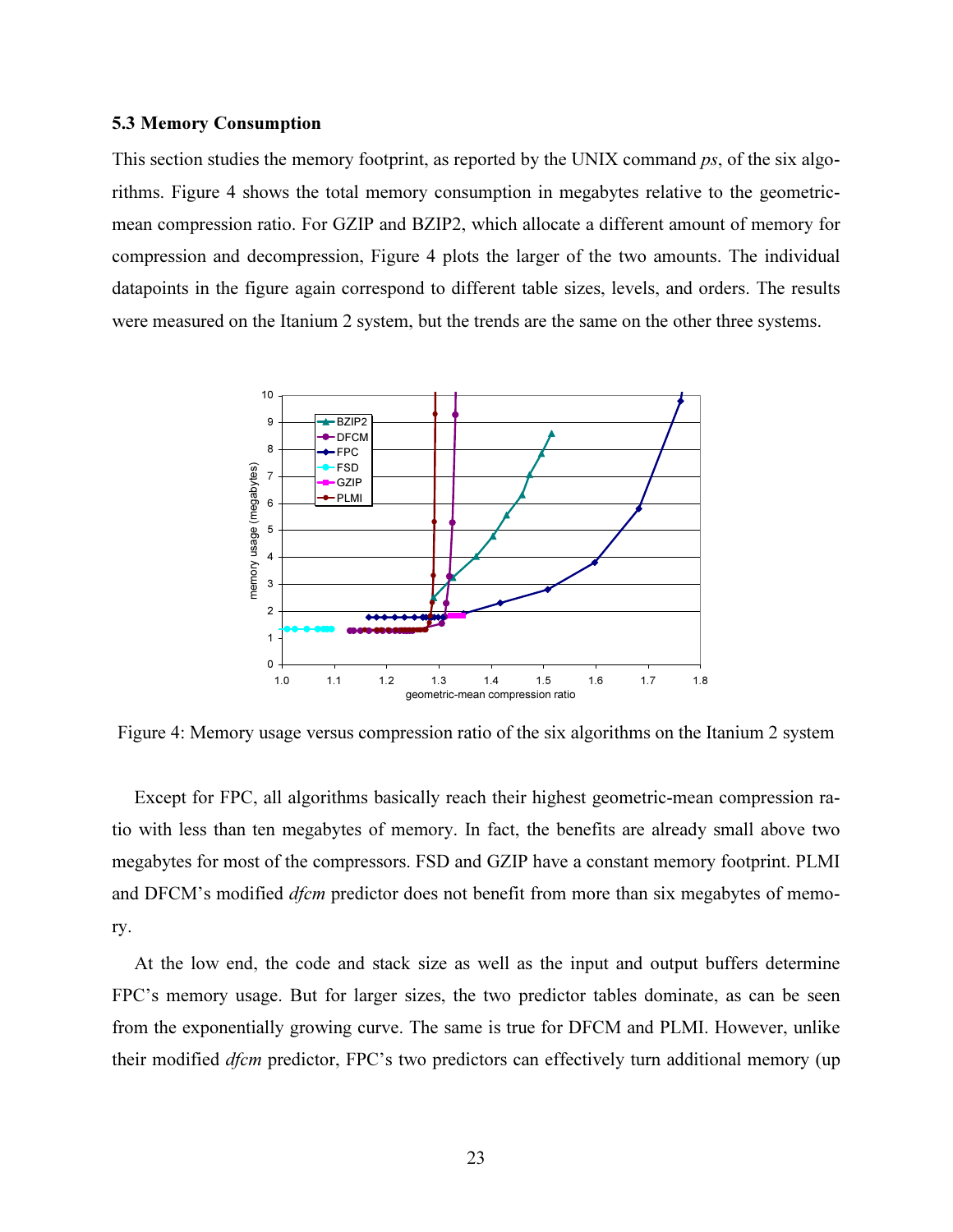to about ten megabytes) into higher compression ratios. The next 500 megabytes yield less than a ten percent increase in compression ratio for FPC.

# 5.4 Predictor Usage

Figure 5 shows how often the *fcm* and the *dfcm* predictions are used in FPC, i.e., how often they result in more leading zero bytes than the prediction of the other predictor. A pair of bars is shown for each dataset; one bar for 1024 hash-table entries and the other for 1,048,576 entries.



Figure 5: Percentage of time the *fcm* and *dfcm* predictions provide more leading zero bytes (in each pair, the top bar corresponds to 1,048,576-entry and the bottom bar to 1024-entry tables)

We find that the two predictors complement each other well. Only on msg  $\lambda u$  and msg sppm is one predictor needed less than ten percent of the time with the small and the large table size. In other words, both predictors are used frequently in most cases.

Some datasets result in rather biased usage. On the one hand, fcm is useless 83.1% of the time on msg\_sweep3d with one million entries. On the other hand, fcm yields more leading zero bytes 75.5% of the time on *msg\_sp* with one million entries. These results highlight the importance of having more than one predictor and explain why FPC compresses many datasets better than the related DFCM algorithm, which only uses a single predictor.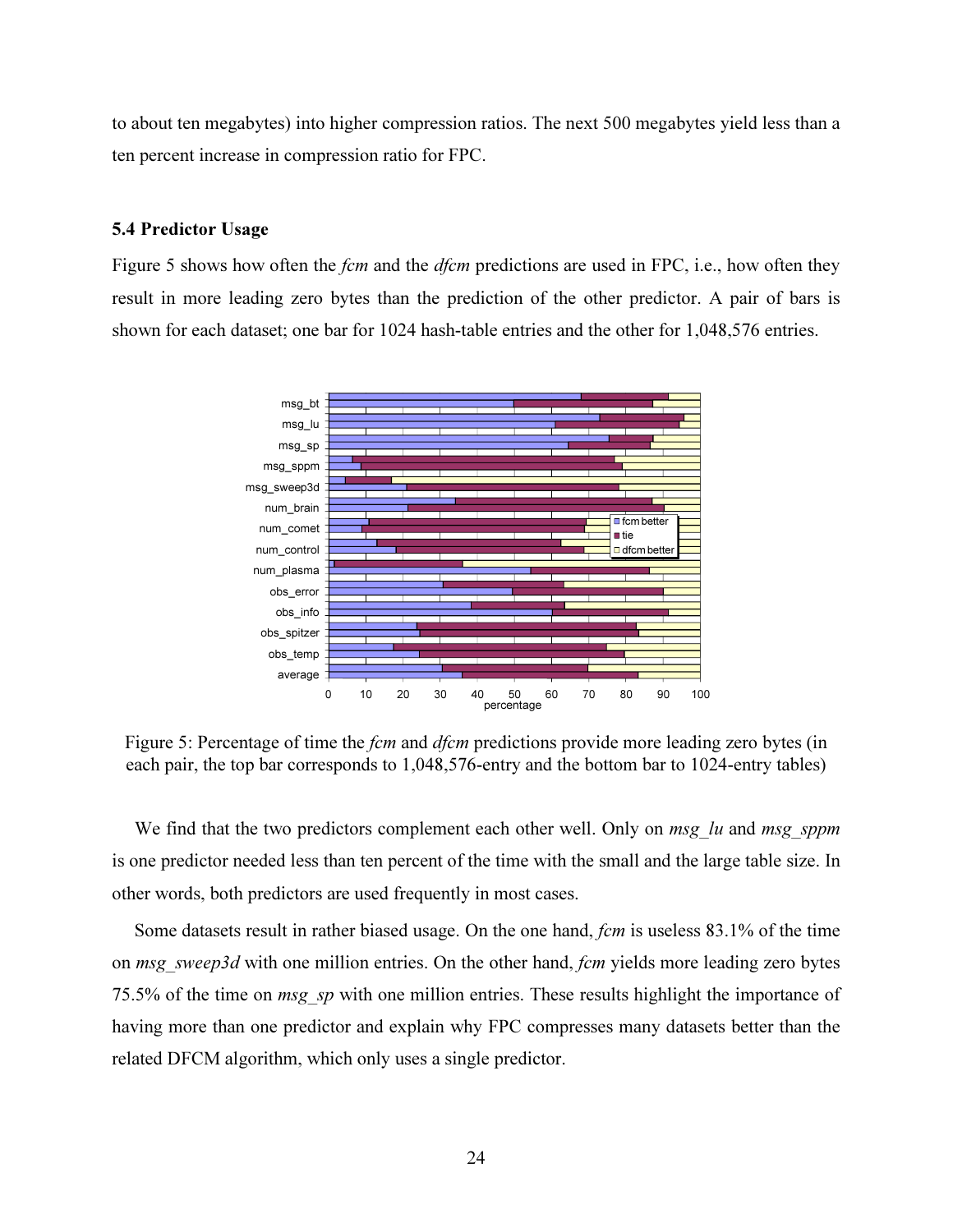On some datasets, e.g., *obs spitzer* and *msg sppm*, the frequency of usage does not change much when changing the table size. On other datasets, e.g., msg\_sweep3d and num\_plasma, the frequency changes by a large amount. Interestingly, the datasets that result in different usage frequencies typically see significant improvements in their compression ratios due to the much better performance of the *dfcm* predictor with larger tables (cf. Table 2).

Figure 6 shows the distribution of the number of leading zero bytes after xoring the true double values with the more accurate of the two predictions. The results are averages over the thirteen datasets.



Figure 6: Average distribution of the leading zero byte counts for different table sizes

With table sizes of more than eight entries, less than 15% of the doubles result in no leading zero bytes. Because of the added 4-bit code in the compressed output, these values are expanded instead of compressed by FPC. However, the other 85% of the values are compressed. One and two leading zero bytes are common for all predictor sizes, but eight zero bytes (i.e., all 64 bits predicted correctly) are also frequent with larger hash tables. Seven and three leading zero bytes occur less than 7% of the time and six, five, and four leading zero bytes are very infrequent  $(\leq 1.1\%)$ .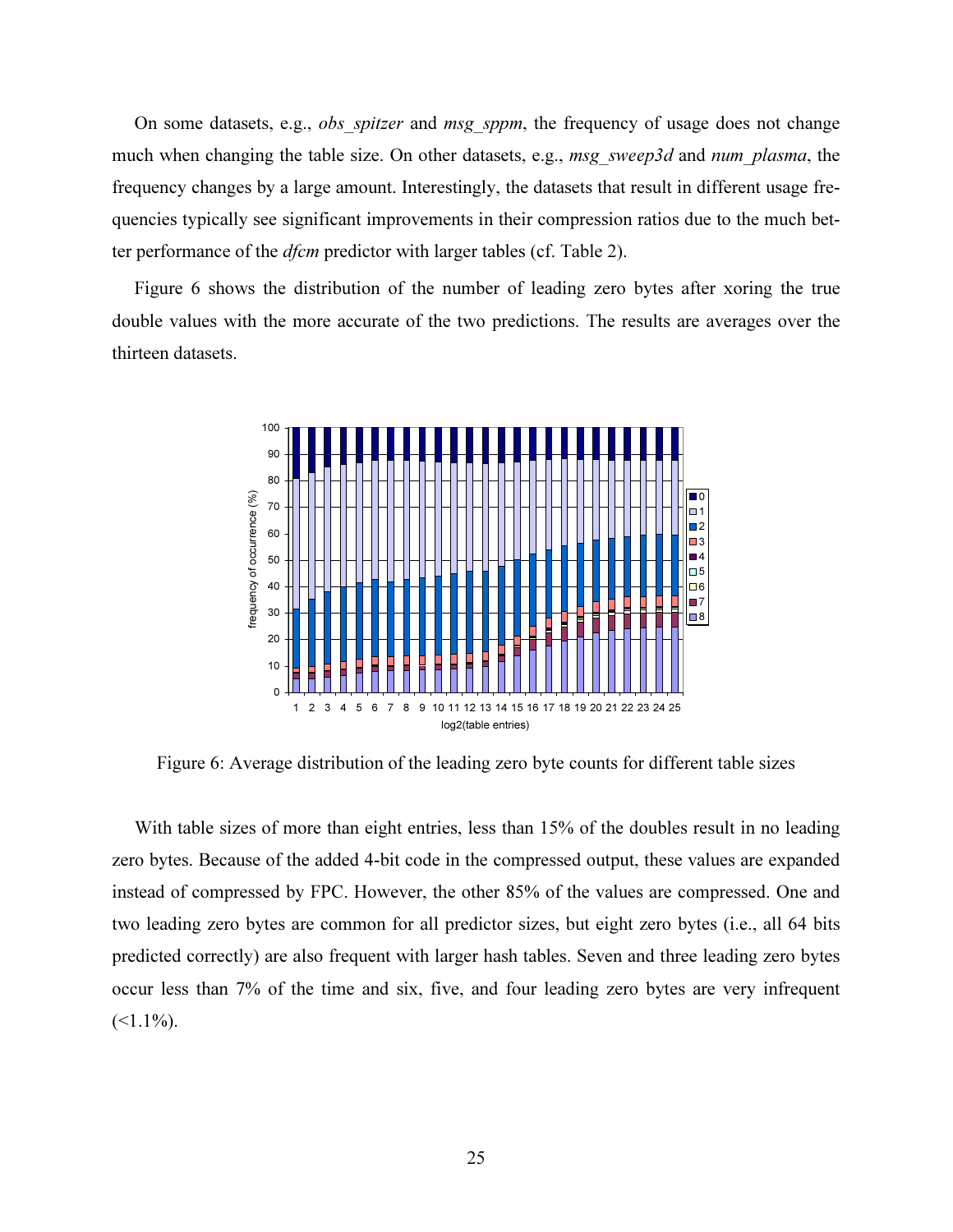#### 5.5 Critical-Loop Performance

This section studies the critical loop in the compression and in the decompression function of our FPC implementation. These two loops compress and decompress one block of data (comprising up to 32,768 doubles), respectively. For hash tables that fit in the L1 data cache, a little over 90% of the compression time is spent in the critical loop and basically all of the remaining time is spent moving data into and out of the buffers in I/O operations. Similarly, just under 90% of the decompression time is spent in the critical loop with the rest of the time going to data movement. With larger hash table sizes, the loops run more slowly because of cache misses and the percentage of the total runtime they represent increases.

We investigated the assembly listing of the two loops on each of our four systems. Table 3 shows the number of static machine instructions in the loop bodies as well as the approximate average number of static instructions in the loops needed to compress and decompress one double.

|                      |     | compression | decompression |                                           |  |  |
|----------------------|-----|-------------|---------------|-------------------------------------------|--|--|
|                      |     |             |               | loop body per double loop body per double |  |  |
| Itanium <sub>2</sub> | 138 | 69.0        | 93            | 46.5                                      |  |  |
| Athlon 64            | 185 | 92.5        | 110           | 55.0                                      |  |  |
| <b>Pentium 4</b>     | 367 | 183.5       | 361           | 120.3                                     |  |  |
| Alpha 21264          | 121 | 60.5        | 253           | 42.2                                      |  |  |

Table 3: Static instruction count of the critical loops in FPC

The results indicate that FPC requires roughly 60 to 90 machine instructions (i.e., operations) on 64-bit CPUs to compress a double and roughly 40 to 55 instructions to decompress a double. The 32-bit CPU is over a factor of two less efficient because the compiler has to synthesize 64 bit operations out of 32-bit instructions. Moreover, due to the small number of logical registers, a large amount of spill and fill code is needed for the Pentium 4.

The Alpha compiler emits the entire loop as a single basic block (all IF statements are converted into conditional move instructions) and uses the fewest instructions per double. It is the only compiler that chose to unroll one of the loops (it unrolled the decompression loop three times). Both loops contain one NOP for instruction slotting purposes [8]. The decompression loop contains a software prefetch instruction.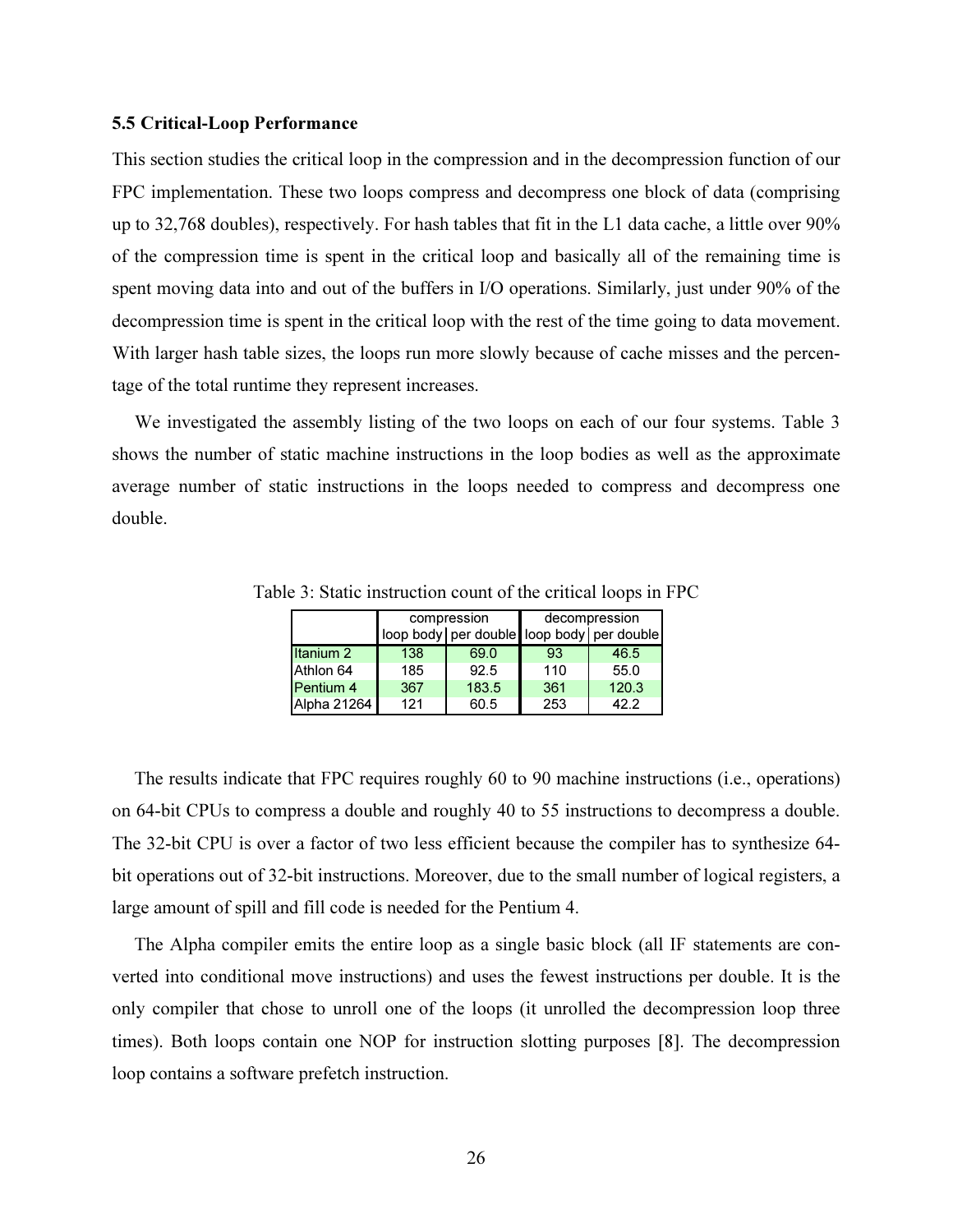The Itanium compiler generates slightly more instructions per double, partially because both loops contain four NOPs due to static scheduling constraints [19]. Each loop contains a software prefetch instruction. The loops are also single basic blocks and are software pipelined. Because the Itanium 2 is an in-order, statically scheduled machine, we can determine the number of cycles a loop iteration takes assuming there are no L1 cache misses. A compression iteration takes 25 cycles (12.5 cycles per double) and a decompression iteration takes 18 cycles (9 cycles per double). This means that the compression loop executes an average of 5.5 instructions per cycle and the decompression loop 5.16 instructions per cycle. This very high ILP is quite close to the CPU's maximum of six executed instructions per cycle. Moreover, it is substantially higher than the fetch width of the other three machines we studied, which explains why FPC runs particularly well on the Itanium 2.

The fact that the two critical loop bodies are single basic blocks has an important implication. The exact same sequence of instructions is executed to compress/decompress a block of doubles regardless of the data values or their compressibility. The running time of these loops, which account for most of the total runtime, is therefore only dependent on the load latency, as all other instructions have fixed latencies. In other words, as long as the hash tables fit in the L1 data cache, the compression and the decompression time for a block of data are constant no matter what data are being processed. This rather unusual feature, which most other compression algorithms do not possess, is a requirement in real-time environments.

The Athlon requires noticeably more instructions to express the loop bodies, mostly because of a significant number of register spills and fills. More than 16 (but no more than 32) registers are needed to hold all the variables and temporaries. While the decompression loop is also a single basic block, the Athlon compiler only converts 16 of the 18 IF statements in the compression loop into conditional moves and emits two conditional jumps. The 16 converted IF statements all compare a value to zero and have only a single assignment in their bodies. The remaining two IF statements are more complex.

The Pentium code of the compression loop includes the same two conditional branches. Moreover, almost exactly twice as many instructions are emitted for the 32-bit x86 CPU as for the 64-bit x86 CPU. The decompression code consists of multiple basic blocks that are emitted out of program order, i.e., the loop body is not straight-line code but consists of chunks of code that jump to other chunks. Moreover, about half of the code is duplicated in the various chunks.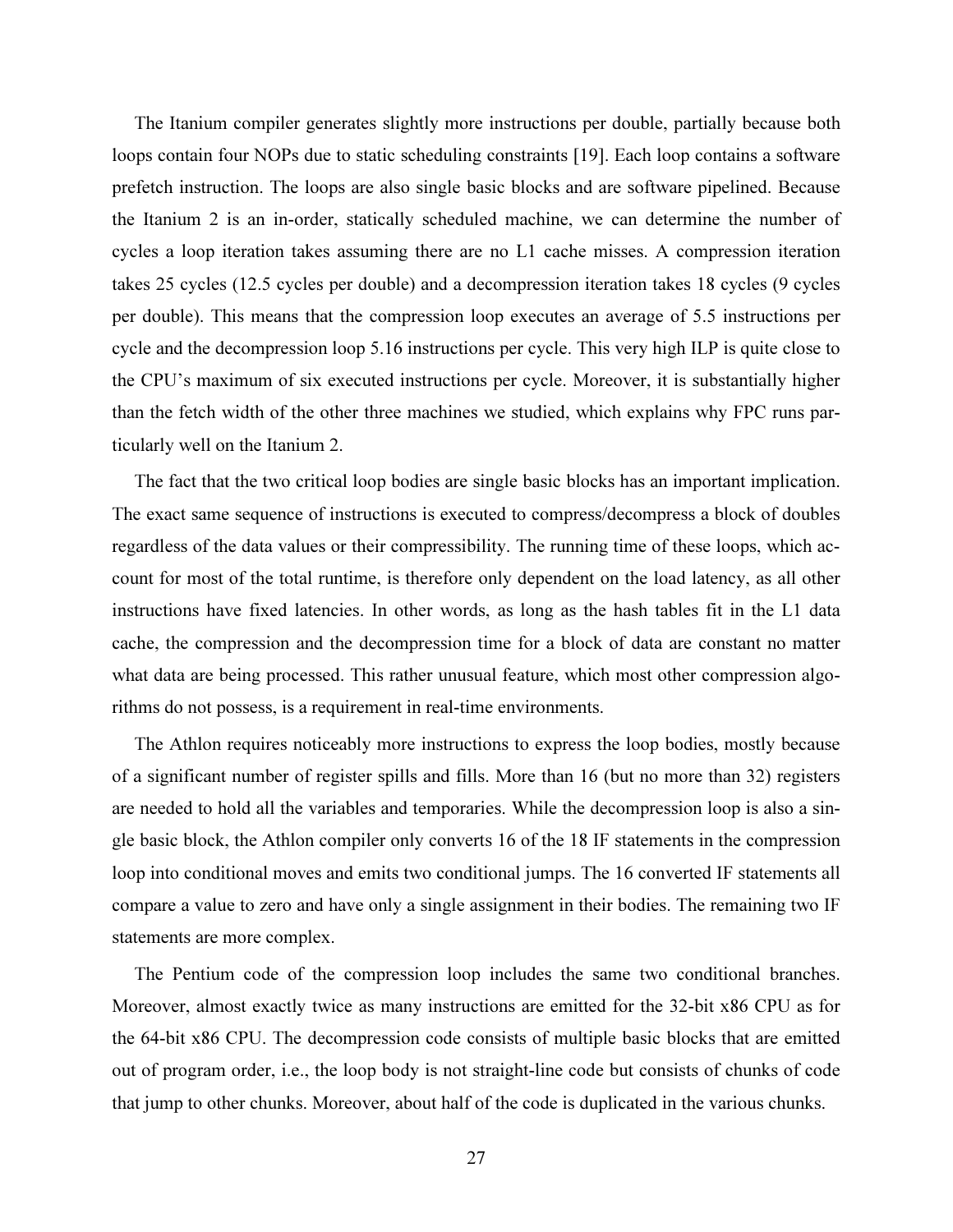# 6. CONCLUSIONS

This paper describes FPC, a lossless compression algorithm for linear streams of doubleprecision floating-point values. It uses two context-based predictors to sequentially predict each value in the stream. The prediction and the true value are xored and the xor result is leading zero byte compressed. This algorithm features a high speed, good compression ratio, and ease of implementation. In addition, varying the predictors' table sizes allows to trade off throughput for compression ratio.

FPC delivers the highest geometric-mean compression ratio and the highest throughput on our thirteen hard-to-compress scientific datasets. It achieves individual compression ratios between 1.02 and 15.05. With predictor tables that fit into the L1 data cache, it delivers a guaranteed throughput of over 84 million doubles per second on a 1.6 GHz Itanium 2. This corresponds to only two machine cycles to process a byte of data. The source code, a line by line description thereof, and the datasets are available at http://www.csl.cornell.edu/~burtscher/research/FPC/.

The current version of FPC does not compress structured datasets (e.g., multidimensional datasets), 32-bit floating-point values, and easy-to-compress data particularly well. Hence, we want to generalize FPC by adding support for exploiting structure, designing a version that is optimized for single-precision data, and including an optional second compression stage. To further improve the speed of FPC, we are planning on writing a parallel version. We also intend to look at compressing each block independently (i.e., zero out the predictor state instead of continuing with the state from the previous block). Doing so enables the simultaneous compression/decompression of multiple blocks and allows fast-forwarding without the need to decompress all preceding values. Preliminary experiments show that compressing blocks of several kilobytes independently reduces the compression ratio by no more than a couple of percent with small to medium predictor sizes.

# 7. ACKNOWLEDGEMENTS

The authors and this project are supported by the Department of Energy under Award Number DE-FG02-06ER25722. Martin Burtscher is further supported by NSF grants CNS-0724966 and CNS-0719966 as well as grants from IBM and Intel. Intel donated some of the machines we used to evaluate the compressors. The views and opinions expressed herein do not necessarily state or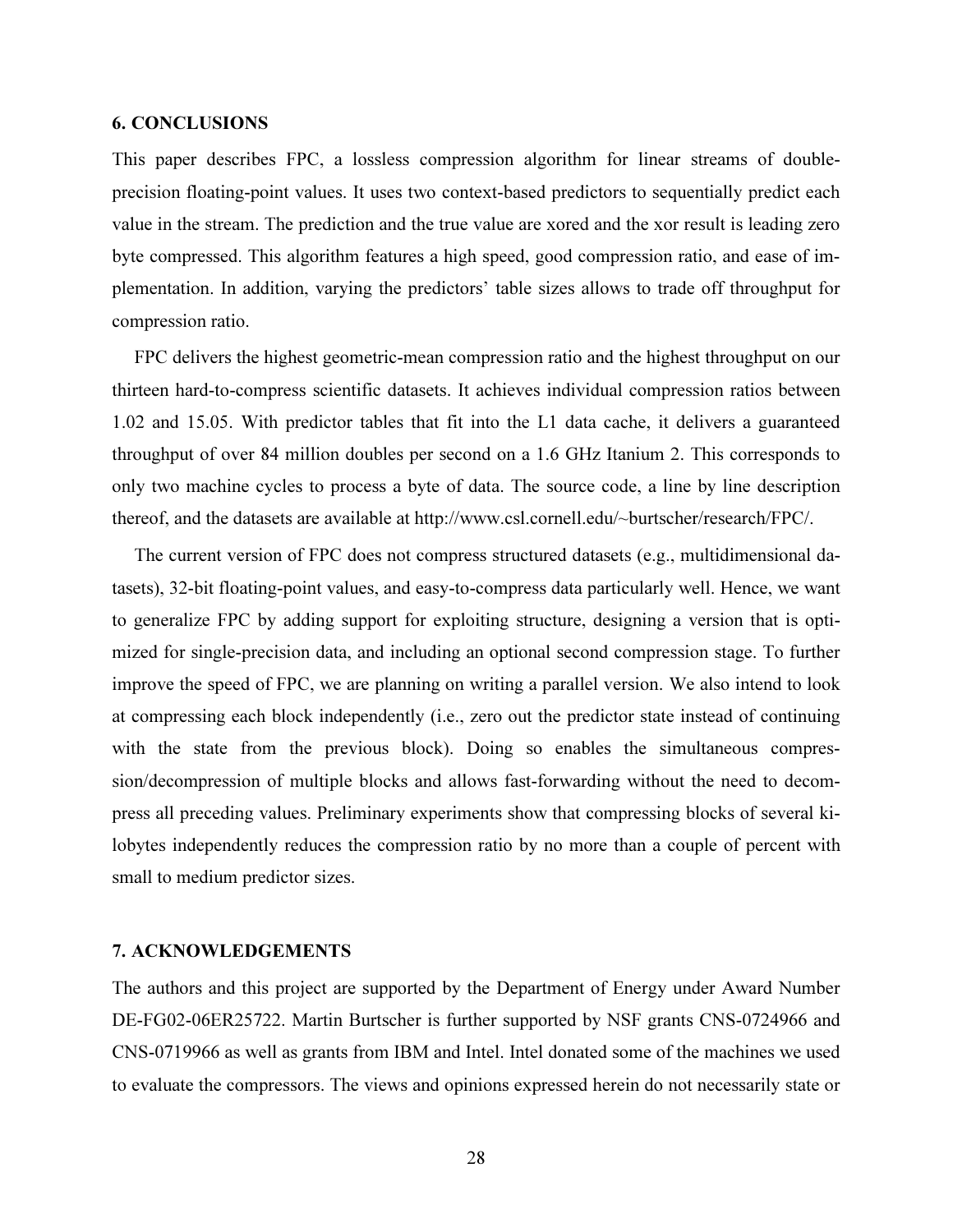reflect those of the DOE, IBM, Intel, or the NSF. Drs. Peter Lindstrom and Martin Isenburg provided the executable of the original PLMI algorithm. Prof. Joseph Harrington of the Department of Physics at the University of Central Florida provided the datasets obs spitzer and num comet. Prof. David Hammer and Ms. Jiyeon Shin of the Laboratory of Plasma Studies at Cornell University provided num plasma. Mr. Sami Saarinen of the European Centre for Medium-Range Weather Forecasts provided *obs\_temp, obs\_error, obs\_info, and num\_control*. One of the authors generated num brain using a modified version of EULAG [5], [25], a fluid code developed at the National Center for Atmospheric Research in Boulder, Colorado. Mr. Jian Ke ran the NPB and ASCI Purple benchmarks with 64 processes to capture the five message datasets.

#### 8. REFERENCES

- [1] D. Bailey, T. Harris, W. Saphir, R. v. d. Wijngaart, A. Woo and M. Yarrow. "The NAS Parallel Benchmarks 2.0." Technical Report NAS-95-020, NASA Ames Research Center. 1995.
- [2] M. Burrows and D. J. Wheeler. "A Block-Sorting Lossless Data Compression Algorithm." Digital SRC Research Report 124. May 1994.
- [3] M. Burtscher. "VPC3: A Fast and Effective Trace-Compression Algorithm." Joint International Conference on Measurement and Modeling of Computer Systems, pp. 167-176. June 2004.
- [4] M. Burtscher and P. Ratanaworabhan. "High Throughput Compression of Double-Precision Floating-Point Data." 2007 Data Compression Conference, pp. 293-302. March 2007.
- [5] M. Burtscher and I. Szczyrba. "Numerical Modeling of Brain Dynamics in Traumatic Situations - Impulsive Translations." International Conference on Mathematics and Engineering Techniques in Medicine and Biological Sciences, pp. 205-211. June 2005.
- [6] M. Burtscher and B. G. Zorn. "Exploring Last n Value Prediction." International Conference on Parallel Architectures and Compilation Techniques, pp. 66-76. October 1999.
- [7] D. Chen, Y.-J. Chiang and N. Memon. "Lossless compression of point-based 3D models." Pacific Graphics, pp. 124-126. October 2005.
- [8] Compaq. "Compiler Writer's Guide for the Alpha 21264." ftp://ftp.digital.com/pub/Digital/ info/semiconductor/literature/dsc-library.html. June 1999.
- [9] V. Engelson, D. Fritzson and P. Fritzson. "Lossless Compression of High-Volume Numerical Data from Simulations." Data Compression Conference, pp. 574-586. March 2000.
- [10] J. Fowler and R. Yagel. "Lossless Compression of Volume Data." IEEE Symposium on Volume Visualization, pp. 43-50. 1994.
- [11] F. Gabbay. Speculative Execution Based on Value Prediction. EE Department Technical Report #1080, Technion - Israel Institute of Technology. November 1996.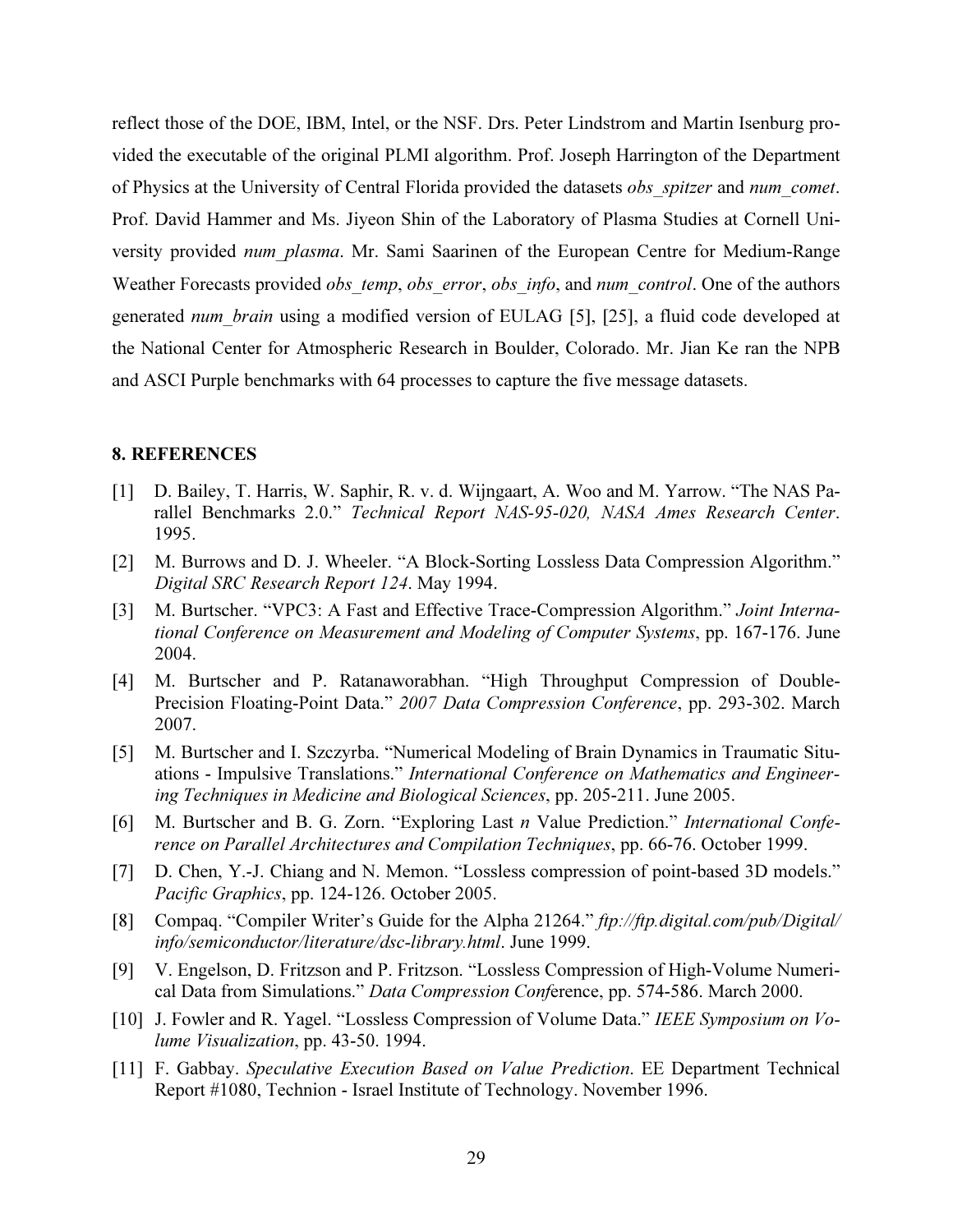- [12] M. N. Gamito and M. S. Dias. "Lossless Coding of Floating Point Data with JPEG 2000 Part 10." Applications of Digital Image Processing XXVII, pp. 276-287. 2004.
- [13] F. Ghido. "An Efficient Algorithm for Lossless Compression of IEEE Float Audio." Data Compression Conference, pp. 429-438. March 2004.
- [14] B. Goeman, H. Vandierendonck and K. Bosschere. "Differential FCM: Increasing Value Prediction Accuracy by Improving Table Usage Efficiency." Seventh International Symposium on High Performance Computer Architecture, pp. 207-216. January 2001.
- [15] http://www.bzip.org/, 2007.
- [16] http://www.gzip.org/, 2007.
- [17] http://www.llnl.gov/asc/computing\_resources/purple/rfp/benchmarks/limited/code\_list.html, 2007.
- [18] L. Ibarria, P. Lindstrom, J. Rossignac and A. Szymczak. "Out-of-Core Compression and Decompression of Large n-Dimensional Scalar Fields." Eurographics, pp. 343-348. September 2003.
- [19] Intel Corporation. "Intel Itanium 2 Processor Reference Manual for Software Development and Optimization." http://www.intel.com/design/itanium2/manuals/251110.htm. May 2004.
- [20] M. Isenburg, P. Lindstrom and J. Snoeyink. "Lossless Compression of Floating-Point Geometry." CAD2004, pp. 495-502. 2004.
- [21] J. Ke, M. Burtscher and E. Speight. "Runtime Compression of MPI Messages to Improve the Performance and Scalability of Parallel Applications." High-Performance Computing, Networking and Storage Conference, pp. 59-65. November 2004.
- [22] S. Klimenko, B. Mours, P. Shawhan and A. Sazonov. "Data Compression Study with the E2 Data." LIGO-T010033-00-E Technical Report, pp. 1-14. 2001.
- [23] P. Lindstrom and M. Isenburg. "Fast and Efficient Compression of Floating-Point Data." IEEE Transactions on Visualization and Computer Graphics, Vol. 12, No. 5. September 2006.
- [24] M. H. Lipasti, C. B. Wilkerson and J. P. Shen. "Value Locality and Load Value Prediction." Seventh International Conference on Architectural Support for Programming Languages and Operating Systems, pp. 138-147. October 1996.
- [25] J. M. Prusa, P. K. Smolarkiewicz and A. A. Wyszogrodzki. "Simulations of Gravity Wave Induced Turbulence Using 512 PE CRAY T3E." International Journal of Applied Mathematics and Computational Science, Vol. 11, pp. 101-115. 2001.
- [26] P. Ratanaworabhan, J. Ke and M. Burtscher. "Fast Lossless Compression of Scientific Floating-Point Data." Data Compression Conference, pp. 133-142. March 2006.
- [27] Y. Sazeides and J. E. Smith. "The Predictability of Data Values."  $30<sup>th</sup> International Sym$ posium on Microarchitecture, pp. 248-258. December 1997.
- [28] M. Schindler. "A Fast Renormalisation for Arithmetic Coding." Data Compression Conference, p. 572. March 1998.
- [29] C. Touma and C. Gotsman. "Triangle Mesh Compression." *Graphics Interface*, pp. 26-34. 1998.